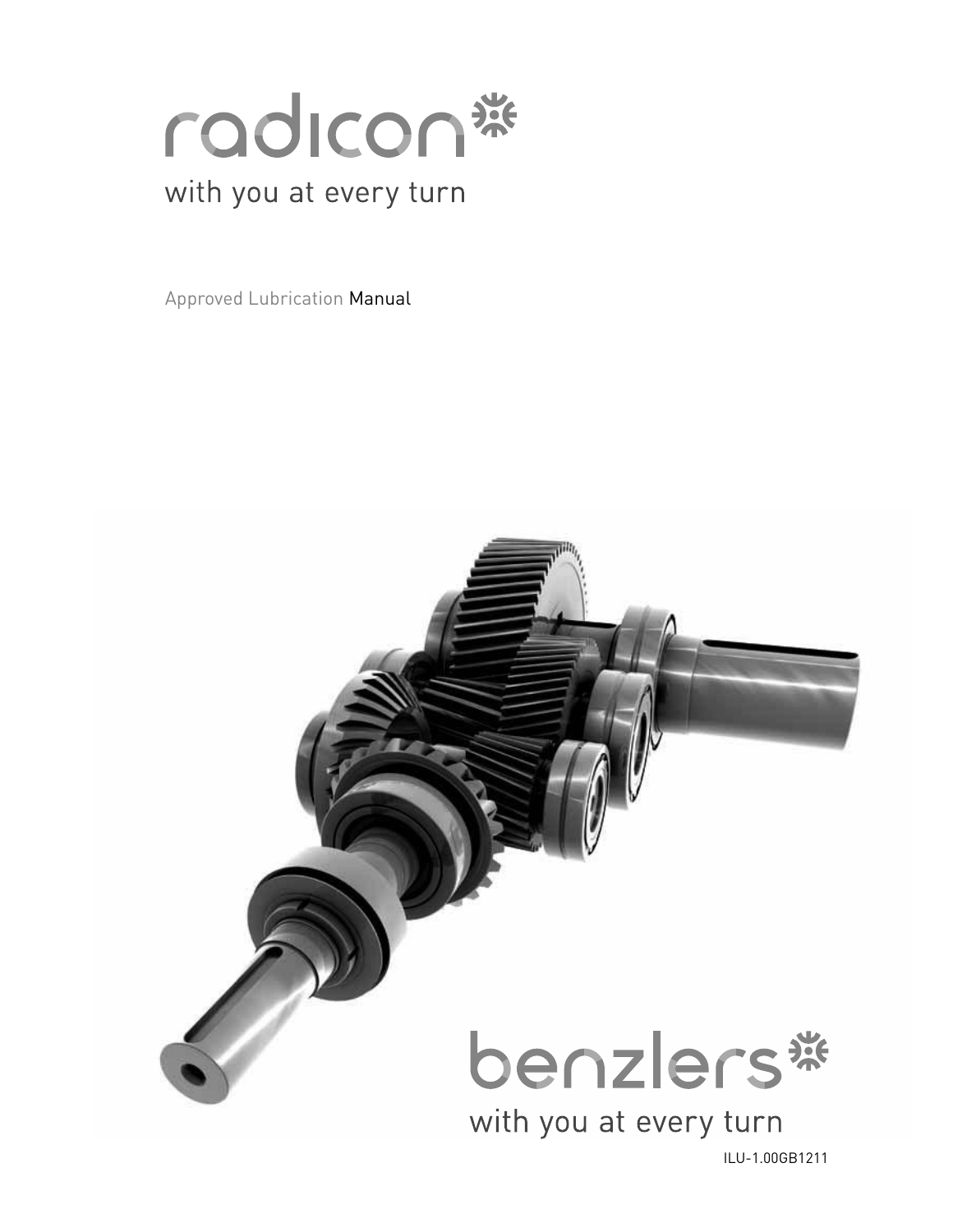Serving an entire spectrum of mechanical drive applications from food, energy, mining and metal; to automotive, aerospace and marine propulsion, we are here to make a positive difference to the supply of drive solutions.



**Series A** Worm Gear units and geared motors in single & double reduction types



**Series F** Parallel angle helical bevel helical geared motors & reducers



**Series K** Right angle helical bevel helical geared motors & reducers



**Series X Gear** Torsionally rigid, high torque coupling



**Series BD** Screwjack worm gear unit



**Series G** Helical parallel shaft & bevel helical right angle drive gear units



**Series M** In-line helical geared motors & reducers



**Series X Grid** Double flexing steel grid coupling



**Series BS** Worm gear unit

**Series H**

Large helical parallel shaft & bevel helical right angle drive units

**Roloid Gear Pump** Lubrication and fluid transportation pump

**Series X Nylicon** Gear coupling with nylon sleeve



Right angle drive helical worm geared motors & reducers



**Series J** Shaft mounted helical speed reducers



**Series X Cone Ring** Pin and bush elastomer coupling



**Series X Torque Limiter** Overload protection device



We offer a wide range of repair services and many years experience of repairing demanding and highly critical transmissions in numerous industries.

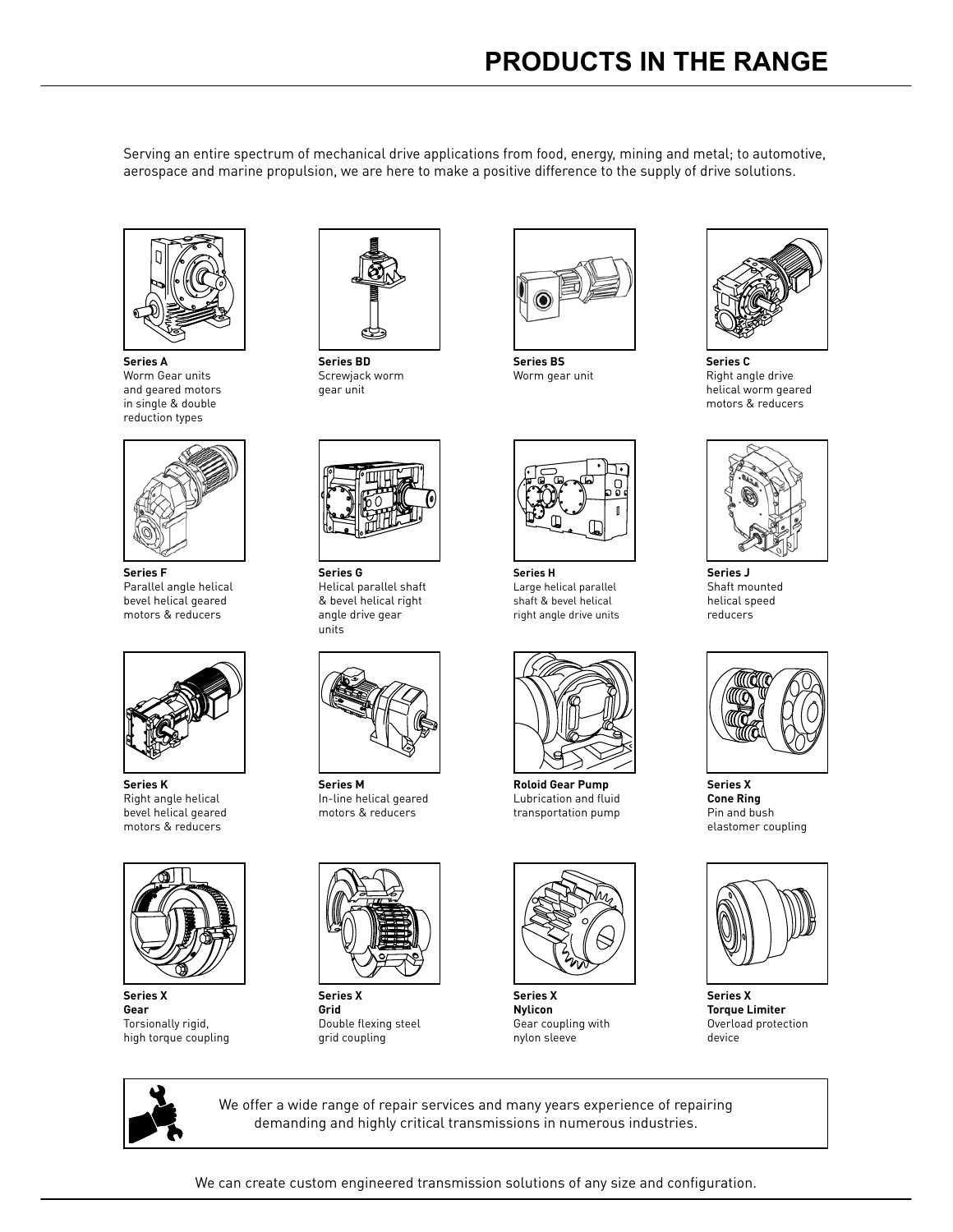## **SPECIFICATION NOTES**

- 1) All Radicon gear units are provided with a nameplate which should give the recommended lubricant grade number. If it is not given guidance for lubricant selection is included in the appropriate Gear Catalogue and/or Installation and maintenance Manual.
- 2) The oil change period depends upon the type of oil, the type of gear unit, operating conditions and environment. Reference should be made to the appropriate Gear Catalogue and/or Installation and Maintenance Manual or to the appropriate Radicon standard.
- 3) Where the gear oil is to be used for lubricating other machinery, its suitability for such purposes must be discussed with the oil supplier; any conflict of requirements should preferably be resolved at the design stage.
- 4) Each lubricant range may be accompanied by one or more of the following characters. These indicate limitations or restrictions on their use:
	- a) These lubricants may have their working life reduced if used at elevated temperatures. Consult oil supplier when the normal operating temperature exceeds 80°C.
	- b) These lubricants should **not** be used in units fitted with trailing sprag or backstop devices without prior agreement with the manufacturer; the additives, or the base fluids may modify the coefficient of friction which these devices depend on.
	- c) At least one of the lubricant range has passed the FZG micro-pitting test, test results are available.
	- d) These oils contain solid lubricants (eg MOS2 or graphite) and must NOT be used in units fitted with any type of backstop device which relies on friction for its operation.
	- e) These lubricants contain additives which may adversely affect silvered or white metal components; consult oil supplier.
	- f) These lubricants should not be used in units containing copper alloys eg worm gear units.
	- g) These lubricants are not suitable for use with aluminium or aluminium alloy components.
	- h) Minimum operating temperatures of these lubricants are based on worst case values, lower operating temperatures may be available, please check with local stockist.
- 5) Different types or brand names of oils **must not** be mixed. If it is desirable to change the oil type used in the gear unit it must be thoroughly flushed; this is particularly important when type 'G' lubricants are involved.
- 6) When rationalisation of lubricant stocks is desirable, gear units can be use a different type of lubricant to that specified but the viscosity grade number (n) must be the same unless a change has been agreed by our engineers. In general:
	- i) If lubricant nM is specified use nM, nA or nE
	- ii) If lubricant  $nA$  is specified use  $nA$  or  $nE$
	- iii) If lubricant nE is specified use nE
	- iv) Synthetic lubricants, types G and H, can be used in most applications as an alternative to mineral based products, however our engineers should be consulted before using them.

#### **Note: Type E lubricants should not be used in units containing copper alloys at temperatures above 70°C.**

The lubricants in this leaflet are approved by Radicon for use in their industrial gearboxes. Whilst every attempt is made to ensure the quality and suitability of these lubricants, no responsibility can be accepted for the lubricant actually supplied or for any defects due to unsatisfactory lubrication.

### **IF IN DOUBT - CONSULT OUR ENGINEERS**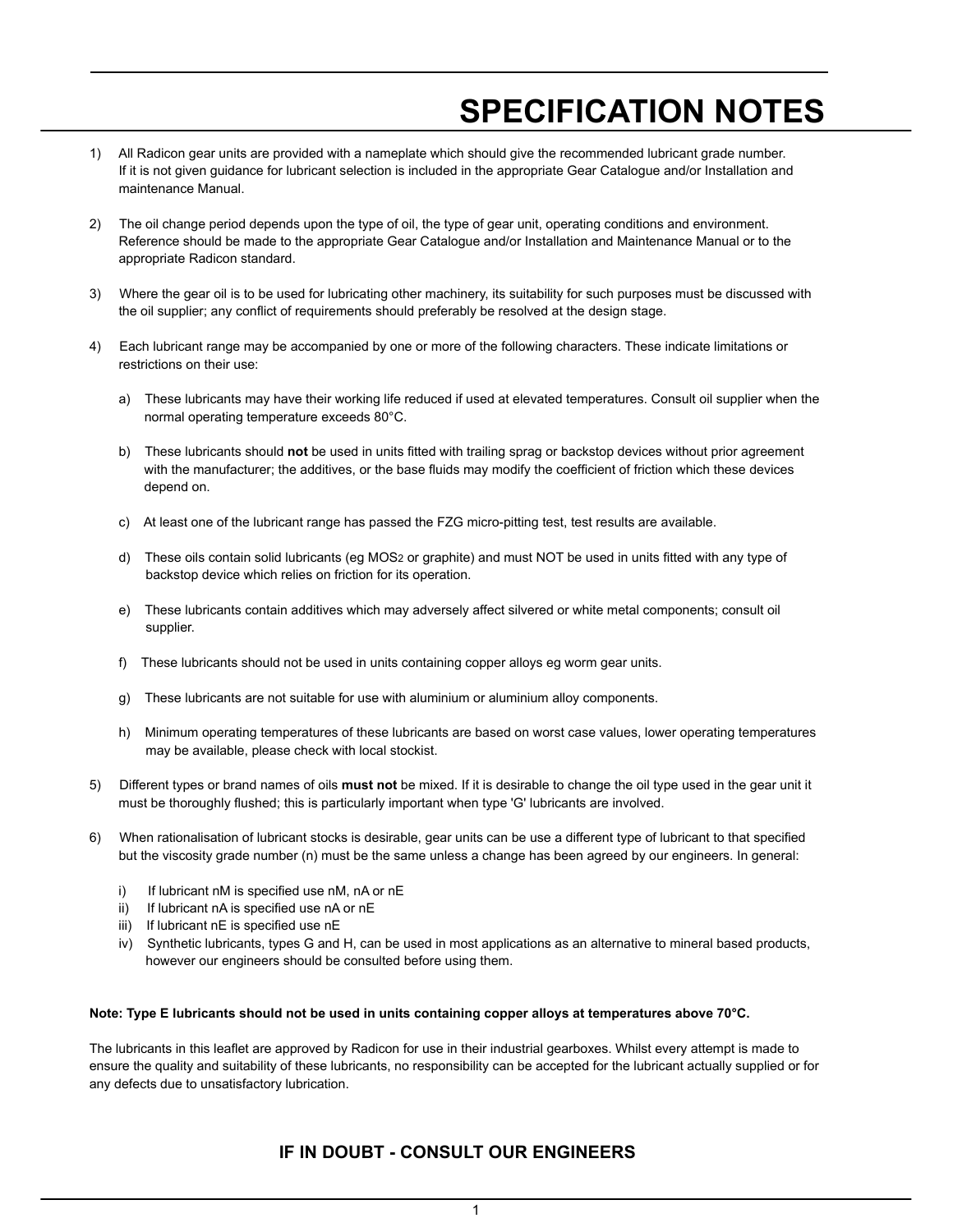## **TABLE M**

Straight mineral oils (sometimes with mild additive treatments). These have a low load carrying capacity

|                                                                    |                             |                   |                    |                    |                    |              |                         | <b>Radicon Grade Numbers</b>              |                   |                |              |                       |
|--------------------------------------------------------------------|-----------------------------|-------------------|--------------------|--------------------|--------------------|--------------|-------------------------|-------------------------------------------|-------------------|----------------|--------------|-----------------------|
| Supplier                                                           | <b>Lubricant Range</b>      | Refer to<br>notes | 0 <sub>M</sub>     | 1M                 | 2M                 | 3M           | 4M                      | 5M                                        | 6M                | 7M             | 8M           | 9M                    |
|                                                                    |                             | page 1            |                    |                    |                    |              |                         | Oil Suppliers' Corresponding Designations |                   |                |              |                       |
| <b>Batoyle Freedom Group</b>                                       | Cronus                      | a                 |                    |                    |                    | 100<br>(4)   | 150<br>(4)              | $^{220}_{(4)}$                            | $\frac{320}{(4)}$ |                |              |                       |
|                                                                    | Tyro                        |                   | 32<br>(7)          | 46<br>(6)          | 68<br>(5)          | 100<br>(4)   |                         |                                           |                   |                |              |                       |
| <b>Boxer Services</b><br>incorporated with Millers<br>Oils Limited | Volga                       | a                 | 32<br>(5)          | 46<br>(5)          | 68<br>(5)          | 100<br>(4)   | 150<br>(4)              | 220<br>(4)                                | 320<br>(4)        | 460<br>(4)     | 680<br>(4)   | 1000<br>(2)           |
| <b>BP Oil International</b><br>Limited                             | Energol CS & DC             | a                 | <b>CS32</b><br>(7) | <b>CS46</b><br>(5) | <b>CS68</b><br>(5) | CS100<br>(4) | CS150<br>(4)            | CS220<br>(4)                              | CS320<br>(4)      | CS460<br>(4)   | CS680<br>(4) | <b>DCW1000</b><br>(1) |
| Caltex                                                             | Rando                       |                   |                    |                    |                    |              | 150<br>(10)             | 220<br>(10)                               | 320<br>(4)        |                |              |                       |
|                                                                    | Regal R & O                 |                   | 32<br>(7)          | 46<br>(7)          | 68<br>(4)          | 100<br>(4)   |                         |                                           |                   |                |              |                       |
| Carl Bechem GmbH                                                   | Staroil                     |                   |                    | 46<br>(17)         | 68<br>(20)         | 100<br>(11)  | 150<br>(7)              | 220<br>(13)                               | 320<br>(16)       | 460<br>(10)    | 680<br>(7)   |                       |
|                                                                    | Cresta                      | a                 |                    |                    |                    |              |                         |                                           |                   | $\vee$<br>(4)  |              | <b>SHS</b><br>(4)     |
| Castrol International                                              | Hyspin VG                   |                   | 32<br>(25)         | 46<br>(16)         | 68<br>(16)         | 100<br>(16)  | 150<br>(16)             |                                           |                   |                |              |                       |
|                                                                    | Magna                       | a                 | 32<br>(13)         | 46<br>(13)         | 68<br>(16)         | 100<br>(16)  | 150<br>(13)             | 220<br>(13)                               | 320<br>(4)        |                |              |                       |
| <b>Chevron Lubricants</b>                                          | American Industrial Oil     | $\mathbf b$       |                    |                    | 68<br>(10)         | 100<br>(10)  | 150<br>(7)              | 220<br>(7)                                | 320<br>(7)        | 460<br>(7)     | 680<br>(7)   |                       |
| Engen Petroleum Limited                                            | Turbine                     | b                 | 32<br>(6)          | 46<br>(6)          | 68<br>(6)          | 100<br>(6)   |                         |                                           |                   |                |              |                       |
| Esso                                                               | Canthus TK                  | a                 |                    |                    |                    |              |                         |                                           |                   |                |              | 1000<br>$(+2)$        |
|                                                                    | Teresso                     |                   | 32<br>(7)          | 46<br>(5)          | 68<br>(5)          | 100<br>(7)   | 150<br>(17)             | 220<br>(13)                               | 320<br>(7)        | 460<br>(4)     |              |                       |
| Exxon                                                              | Teresstic                   |                   | 32<br>(30)         | 46<br>(15)         | 68<br>(15)         | 100<br>(15)  | 150<br>(12)             | 220<br>(12)                               | 320<br>(5)        | 460<br>(4)     |              |                       |
| <b>Fuchs Lubricants</b>                                            | Renolin GP                  |                   |                    |                    |                    | 100<br>(7)   | 150<br>(7)              | 220<br>(7)                                | 320<br>(3)        | 460<br>(2)     |              |                       |
| Klüber Lubrication                                                 | Crucolan                    |                   | 32<br>(10)         | 46<br>(10)         | 68<br>(10)         | 100<br>(5)   | 150<br>(5)              | 220<br>(5)                                | 320<br>(5)        | 460<br>(5)     |              |                       |
| Kuwait Petroleum<br>International                                  | Q8 Verdi                    |                   | 32<br>(25)         | 46<br>(25)         | 68<br>(25)         | 100<br>(22)  | 150<br>(19)             | 220<br>(19)                               | 320<br>(7)        | 460<br>(7)     |              |                       |
|                                                                    | Almasol Pure Mineral<br>Oil |                   |                    |                    |                    |              |                         | 401<br>(13)                               |                   |                |              |                       |
| <b>Lubrication Engineers Inc</b>                                   | Monolec Turbine Oil         | $\mathbf b$       | 6401<br>(24)       | 6402<br>(24)       | 6403<br>(24)       | 6404<br>(18) | 6405<br>(18)            | 6406<br>(18)                              | 6407<br>(13)      |                |              |                       |
|                                                                    | Multilec Industrial Oil     |                   | 6801<br>(35)       | 6802<br>(32)       | 6803<br>(24)       | 6804<br>(21) | 6805<br>(13)            | 6806<br>(10)                              | 6807<br>(10)      |                |              |                       |
| Mobil Oil Company<br>Limited                                       | <b>DTE</b>                  |                   | light<br>(19)      | medium<br>(1)      | hvy med<br>(1)     | heavy<br>(1) |                         |                                           |                   |                |              |                       |
| Saudi Arabian Lubricating<br>Oil Co.                               | <b>Turbine Oil</b>          |                   | T32<br>(7)         | T46<br>(4)         | <b>T68</b><br>(4)  | T100<br>(1)  | C <sub>150</sub><br>(1) | C220<br>(1)                               | C320<br>$(+2)$    | C460<br>$(+2)$ |              |                       |
| Shell Oils                                                         | Vitrea/Vitrea M             | a                 | $\frac{32}{(13)}$  | 46<br>(4)          | 68<br>(4)          | 100<br>(4)   | 150<br>(1)              | 220<br>(1)                                | 320<br>(1)        | 460<br>(1)     | 680<br>(1)   |                       |
| <b>Texaco Limited</b>                                              | Regal EP                    |                   | 32<br>(22)         | 46<br>(22)         | 68<br>(19)         | 100<br>(13)  | 150<br>(4)              | 220<br>(1)                                | 320<br>(1)        | 460<br>(1)     |              |                       |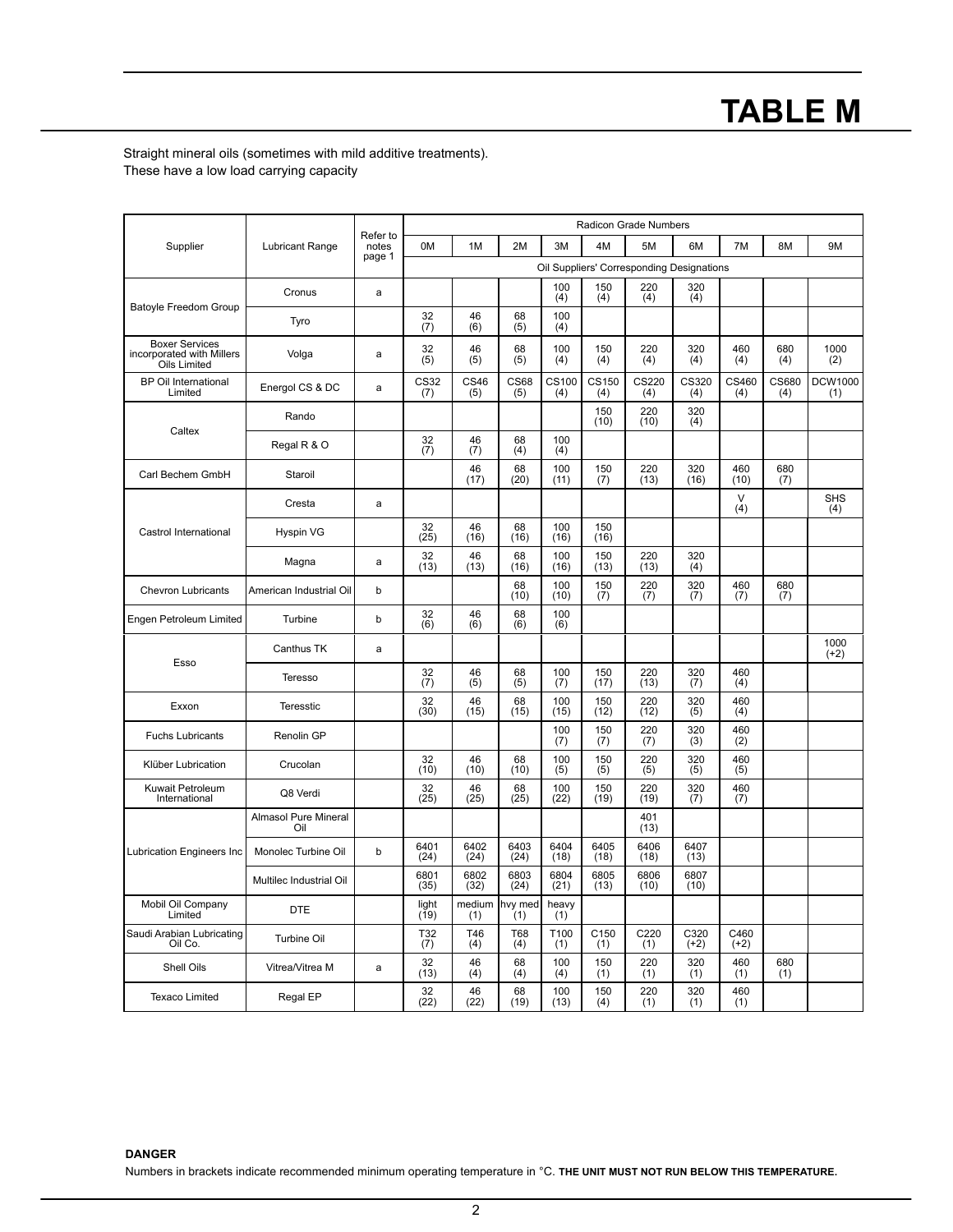## **TABLE A**

Mineral oils containing mild EP or Anti-Wear additives. These have a medium load carrying capacity

|                                                          |                           |                   |                    |                |                 |                 | Radicon Grade Numbers    |                     |                                           |                         |                |                |
|----------------------------------------------------------|---------------------------|-------------------|--------------------|----------------|-----------------|-----------------|--------------------------|---------------------|-------------------------------------------|-------------------------|----------------|----------------|
| Supplier                                                 | Lubricant<br>Range        | Refer to<br>notes | 0A                 | 1A             | 2A              | 3A              | 4A                       | 5A                  | 6A                                        | 7A                      | 8A             | <b>9A</b>      |
|                                                          |                           | page 1            |                    |                |                 |                 |                          |                     | Oil Suppliers' Corresponding Designations |                         |                |                |
| Batoyle Freedom Group                                    | Apollo                    | b,e               | 32<br>(24)         | 46<br>$(-4)$   | 68<br>$(-3)$    | 100<br>$(-3)$   | 150<br>$(-3)$            | 220<br>$(-2)$       | 320<br>$(-2)$                             | 460<br>$(-2)$           | 680<br>$(-1)$  | 1000<br>$(-1)$ |
| Boxer Services incorporated<br>with Millers Oils Limited | Tiber                     | b,e               | 32<br>(31)         | 46<br>$(-28)$  | 68<br>$(-28)$   | 100<br>$(-25)$  |                          |                     |                                           |                         |                |                |
| <b>BP Oil International Limited</b>                      | Energol HLP<br>. HM       | b,e               | 32<br>(25)         | 46<br>$(-25)$  | 68<br>$(-25)$   | 100<br>$(-19)$  |                          |                     |                                           |                         |                |                |
| Caltex                                                   | Rando HD                  | b                 | 32<br>(28)         | 46<br>$(-28)$  | 68<br>$(-25)$   | 100<br>$(-16)$  | 150<br>$(-10)$           | 220<br>$(-7)$       |                                           |                         |                |                |
| Carl Bechem GmbH                                         | Staroil Nr                | b                 | 32<br>(25)         | 46<br>$(-25)$  | 68<br>$(-25)$   | 100<br>$(-18)$  | 150<br>$(-18)$           | 220<br>$(-7)$       |                                           |                         |                |                |
| Castrol International                                    | Alpha ZN                  | b,e               |                    |                | 68<br>$(-16)$   | 100<br>$(-16)$  | 150<br>$(-16)$           | 220<br>$(-4)$       | 320<br>$(-4)$                             | 460<br>$(-4)$           |                |                |
|                                                          | <b>Hyspin AWS</b>         | b,e               | 32<br>(25)         | 46<br>$(-16)$  | 68<br>$(-16)$   | 100<br>$(-16)$  | 150<br>$(-16)$           |                     |                                           |                         |                |                |
| <b>Chevron Lubricants</b>                                | <b>Machine Oils</b><br>AW | b                 |                    |                |                 | 100<br>$(-10)$  | 150<br>$(-7)$            | 220<br>$(-7)$       | 320<br>$(-7)$                             |                         |                |                |
| Engen Petroleum Limited                                  | Gencirc                   | b,e               |                    |                |                 |                 | 150<br>$(-1)$            | 220<br>$(-1)$       | 320<br>$(-1)$                             |                         |                |                |
|                                                          | <b>TQH 20</b>             | b,e               | 32<br>(12)         | 46<br>$(-9)$   | 68<br>$(-9)$    | 100<br>$(-6)$   | 150<br>$(-6)$            |                     |                                           |                         |                |                |
| Esso/Exxon                                               | Nuto H                    | h                 | 32<br>(31)         | 46<br>$(-23)$  | 68<br>$(-21)$   | 100<br>$(-17)$  | 150<br>$(-15)$           |                     |                                           |                         |                |                |
| <b>Fuchs Lubricants</b>                                  | Renolin CLP               | b,e               |                    |                |                 | 103<br>$(-22)$  | 104<br>$(-19)$           | 106<br>(-16)        | 108<br>$(-10)$                            | 110<br>$(-10)$          | 112<br>$(-10)$ |                |
| Kuwait Petroleum                                         | Q8 Haydn                  | b,e               | 32<br>(25)         | 46<br>$(-25)$  | 68<br>$(-25)$   | 100<br>$(-22)$  | 150<br>$(-19)$           |                     |                                           |                         |                |                |
| International                                            | Q8 Holst                  |                   | 32<br>(13)         | 46<br>$(-13)$  | 68<br>$(-7)$    |                 |                          |                     |                                           |                         |                |                |
| Mobil Oil Company Limited                                | <b>DTE</b>                | b,e               | 24<br>(19)         | 25<br>$(-16)$  | 26<br>$(-16)$   |                 | extra<br>$hvy$<br>$(-7)$ | <b>BB</b><br>$(-7)$ | AA<br>$(+2)$                              | HH<br>$(+2)$            |                |                |
|                                                          | Omega 612                 | b                 | <b>SA10</b><br>(4) |                | SAE20<br>$(-4)$ | SAE30<br>$(-4)$ | SAE40<br>$(-4)$          |                     |                                           |                         |                |                |
| Omega Manufacturing<br><b>Division</b>                   | Omega 670                 | b                 |                    |                |                 |                 |                          | SAE90<br>$(-4)$     |                                           | <b>SAE140</b><br>$(-4)$ |                |                |
|                                                          | Omega 680                 | b                 |                    |                |                 |                 |                          | SAE90<br>$(-17)$    |                                           |                         |                |                |
| Sasol Oil (Pty) Limited                                  | <b>Rubis</b>              | b,e               | 32<br>(19)         | 46<br>$(-16)$  | 68<br>$(-13)$   | 100<br>$(-7)$   |                          |                     |                                           |                         |                |                |
| Saudi Arabian Lubricating<br>Oil Co.                     | Hydraulic Oil<br>AW       |                   | 32<br>(25)         | 46<br>$(-19)$  | 68<br>$(-16)$   | 100<br>$(-10)$  |                          |                     |                                           |                         |                |                |
| Shell Oils                                               | <b>Tellus</b>             | b                 | 32/37<br>(25)      | 46<br>$(-25)$  | 68<br>$(-19)$   | 100<br>$(-19)$  | 150<br>$(-1)$            | 220<br>$(-1)$       | 320<br>$(-1)$                             |                         |                |                |
| <b>Texaco Limited</b>                                    | Rando HD                  | b                 | 32<br>(25)         | 46<br>$(-25)$  | 68<br>$(-25)$   | 100<br>$(-13)$  | 150<br>$(-10)$           |                     |                                           |                         |                |                |
|                                                          | Azolla ZS                 | b                 | 32<br>(22)         | 46<br>$(-19)$  | 68<br>$(-16)$   | 100<br>$(-13)$  | 150<br>$(-10)$           |                     |                                           |                         |                |                |
| Total                                                    | Cirkan ZS                 | b                 |                    |                |                 |                 |                          | 220<br>$(-4)$       | 320<br>$(-4)$                             |                         |                |                |
|                                                          | Equivis ZS                | b                 | 32<br>(34)         | 46<br>$(-31)$  | 68<br>$(-31)$   |                 |                          |                     |                                           |                         |                |                |
| <b>Tribol GmbH</b>                                       | Tribol 770                | b                 | 771<br>(27)        | 772<br>$(-27)$ | 773<br>$(-24)$  | 775<br>$(-4)$   | 776<br>$(-4)$            | 779<br>$(-2)$       |                                           |                         |                |                |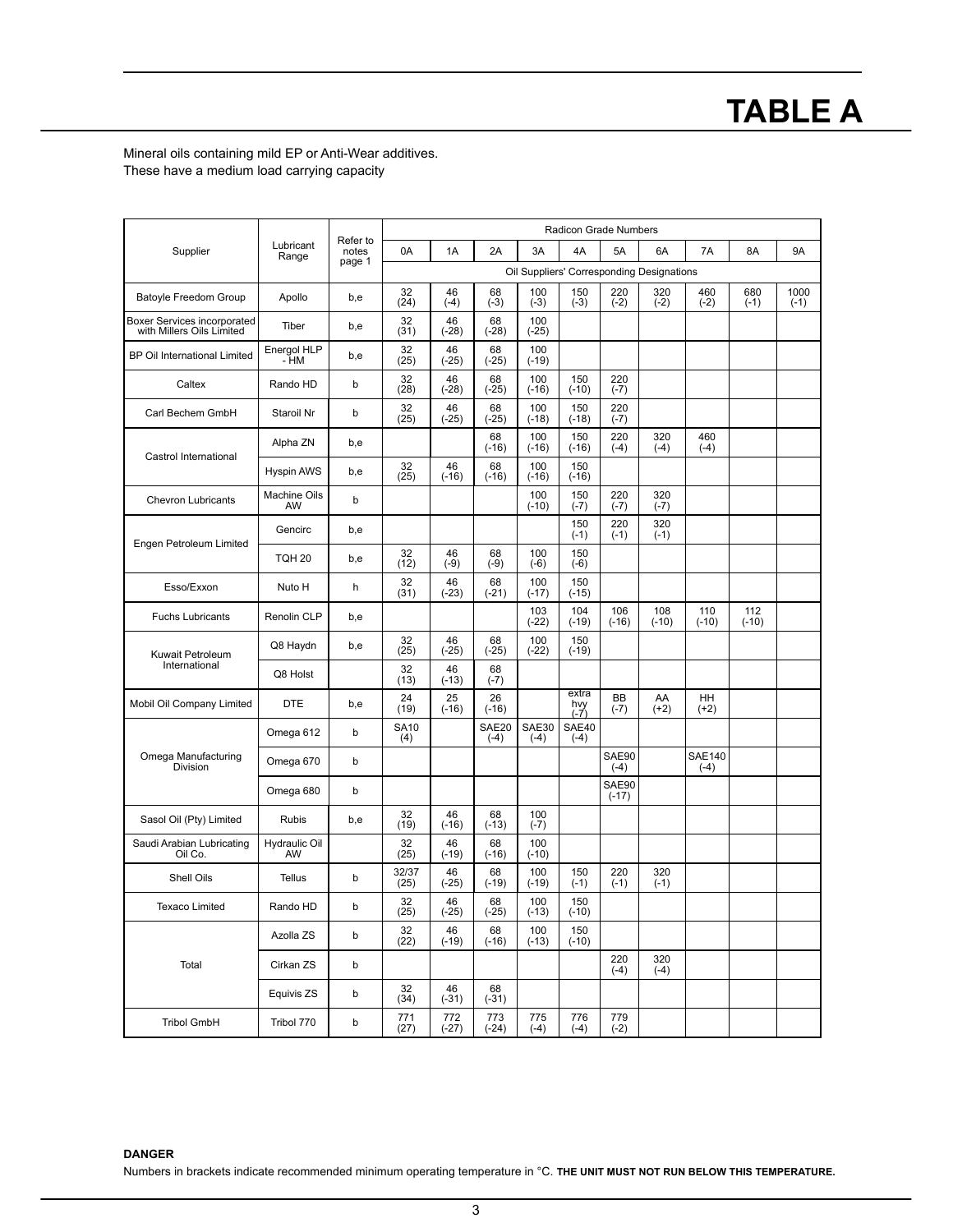## **TABLE E**

### Mineral oils containing industrial EP additives. These have a high load carrying capacity

|                                                                    |                                               | Refer to        |            |            |              |                        | Radicon Grade Numbers |               |                                           |              |              |                |
|--------------------------------------------------------------------|-----------------------------------------------|-----------------|------------|------------|--------------|------------------------|-----------------------|---------------|-------------------------------------------|--------------|--------------|----------------|
| Supplier                                                           | <b>Lubricant Range</b>                        | notes<br>page 1 | 0E         | 1E         | 2E           | 3E                     | 4E                    | 5E            | 6E                                        | 7E           | 8E           | 9E             |
|                                                                    |                                               |                 |            |            |              |                        |                       |               | Oil suppliers' corresponding designations |              |              |                |
| Batoyle                                                            | Remus                                         | b               | 32<br>(4)  | 46<br>(4)  | 68<br>(3)    | 100<br>(3)             | 150<br>(3)            | 220<br>(2)    | 320<br>(2)                                | 460<br>(2)   | 680<br>(1)   | 1000<br>(1)    |
| <b>Boxer Services</b><br>incorporated with Millers<br>Oils Limited | Indus                                         | b,e             | 32<br>(13) | 46<br>(13) | 68<br>(13)   | 100<br>(13)            | 150<br>(13)           | 220<br>(10)   | 320<br>(10)                               | 460<br>(10)  | 680<br>(10)  | 1000<br>(10)   |
| <b>BP Oil International Limited</b>                                | Energol GR-XF                                 | b,c,e           |            |            |              |                        | 150<br>(19)           | 220<br>(16)   | 320<br>(13)                               | 460<br>(1)   | 680<br>(1)   |                |
|                                                                    | Energol GR-XP                                 | b,e             |            |            | 68<br>(19)   | 100<br>(19)            | 150<br>(19)           | 220<br>(15)   | 320<br>(10)                               | 460<br>(7)   | 680<br>(4)   |                |
| Caltex                                                             | Meropa                                        | b               |            |            | 68<br>(4)    | 100<br>(4)             | 150<br>(4)            | 220<br>(4)    | 320<br>(4)                                | 460<br>(4)   | 680<br>(1)   | 1000<br>$(+5)$ |
|                                                                    | <b>RPM Borate EP Lubricant</b>                | b               |            |            | 68<br>(22)   |                        | 150<br>(22)           | 220<br>(7)    | 320<br>(4)                                | 460<br>(7)   |              |                |
| Carl Bechem GmbH                                                   | Berugear GS BM                                | b               |            |            |              |                        | 150<br>(20)           | 220<br>(20)   | 320<br>(13)                               | 460<br>(10)  |              | 1000<br>(0)    |
|                                                                    | Staroil G                                     | b               |            | 46<br>(25) | 68<br>(20)   | 100<br>(22)            | 150<br>(13)           | 220<br>(13)   | 320<br>(13)                               | 460<br>(10)  | 680<br>(7)   |                |
| Castrol International                                              | Alpha Max                                     | b,c,e           |            |            |              | 100<br>(19)            | 150<br>(19)           | 220<br>(19)   | 320<br>(13)                               | 460<br>(10)  |              |                |
|                                                                    | Alpha SP                                      | b,e             |            | 46<br>(16) | 68<br>(16)   | 100<br>(16)            | 150<br>(16)           | 220<br>(16)   | 320<br>(16)                               | 460<br>(1)   | 680<br>(1)   | 1000<br>$(+2)$ |
|                                                                    | Gear Compound EP (USA<br>Version)             | b               |            |            | 68<br>(22)   | 100<br>(22)            | 150<br>(16)           | 220<br>(16)   | 320<br>(13)                               | 460<br>(10)  | 680<br>(7)   | 1000<br>(4)    |
| <b>Chevron Lubricants</b>                                          | Gear Compound EP<br>(Eastern Hempisphere ver) | b               |            | 46<br>(19) | 68<br>(16)   | 100<br>(16)            | 150<br>(13)           | 220<br>(13)   | 320<br>(13)                               | 460<br>(13)  | 680<br>(10)  |                |
|                                                                    | <b>Ultra Gear</b>                             | b               |            |            | 68<br>(22)   |                        | 150<br>(25)           | 220<br>(10)   | 320<br>(7)                                | 460<br>(7)   | 680<br>(2)   |                |
| Eko-Elda Abee                                                      | Eko Gearlube                                  | b               |            |            | 68<br>(22)   | 100<br>(16)            | 150<br>(19)           | 220<br>(13)   | 320<br>(10)                               | 460<br>(1)   |              |                |
| Engen Petroleum Limited                                            | Gengear                                       | b               |            |            | 68<br>(21)   | 100<br>(21)            | 150<br>(21)           | 220<br>(15)   | 320<br>(12)                               | 460<br>(3)   | 680<br>(3)   |                |
| Esso                                                               | Spartan EP                                    | b,c             |            |            | 68<br>(22)   | 100<br>(16)            | 150<br>(19)           | 220<br>(16)   | 320<br>(13)                               | 460<br>(7)   | 680<br>(4)   |                |
| Esso/Exxon                                                         | Spartan EP                                    | b,h             |            |            | 68<br>(21)   | 100<br>(15)            | 150<br>(15)           | 220<br>(12)   | 320<br>(12)                               | 460<br>(4)   | 680<br>(4)   | 1000<br>(3)    |
|                                                                    | Powergear                                     | b               |            |            |              |                        |                       |               | P/Gear<br>(16)                            | M460<br>(4)  | H680<br>(4)  |                |
| <b>Fuchs Lubricants</b>                                            | Renogear V                                    | b               |            |            | 68EP<br>(20) | 100EP<br>(20)          | 150EP<br>(17)         | 220EP<br>(13) | 320EP<br>(4)                              | 460EP<br>(4) | 680EP<br>(4) | 1000EP<br>(4)  |
|                                                                    | Renogear WE                                   | b               |            |            |              |                        |                       | 220<br>(7)    | 320<br>(4)                                | 400<br>(4)   |              |                |
|                                                                    | Renolin CLPF Super                            | b,d,e           |            |            |              | $\overline{4}$<br>(16) | 5<br>(16)             | 6<br>(13)     | 8<br>(10)                                 | 10<br>(10)   | 12<br>(10)   |                |
| Klüber Lubrication                                                 | Klüberoil GEM1                                | b               |            | 46<br>(15) | 68<br>(15)   | 100<br>(5)             | 150<br>(5)            | 220<br>(5)    | 320<br>(5)                                | 460<br>(5)   | 680<br>(0)   |                |
| Kuwait Petroleum<br>International                                  | Q8 Goya                                       | b               |            | 46<br>(25) | 68<br>(25)   | 100<br>(25)            | 150<br>(22)           | 220<br>(16)   | 320<br>(13)                               | 460<br>(10)  | 680<br>(4)   | 1000<br>(1)    |
| <b>Lubrication Engineers Inc</b>                                   | Almasol Vari-Purpose Gear                     | b               |            |            |              | 606<br>(21)            | 604<br>(15)           | 607<br>(18)   | 605<br>(13)                               | 608<br>(10)  | 609<br>(7)   | 5250<br>(7)    |
|                                                                    | Monolec Industrial<br>Lubricant               | b               |            |            | 300<br>(24)  |                        |                       |               |                                           |              |              |                |

**Continued on page 5...**

**Note: Type E lubricants should not be used in units containing copper alloys at temperatures above 70°C.**

### **DANGER**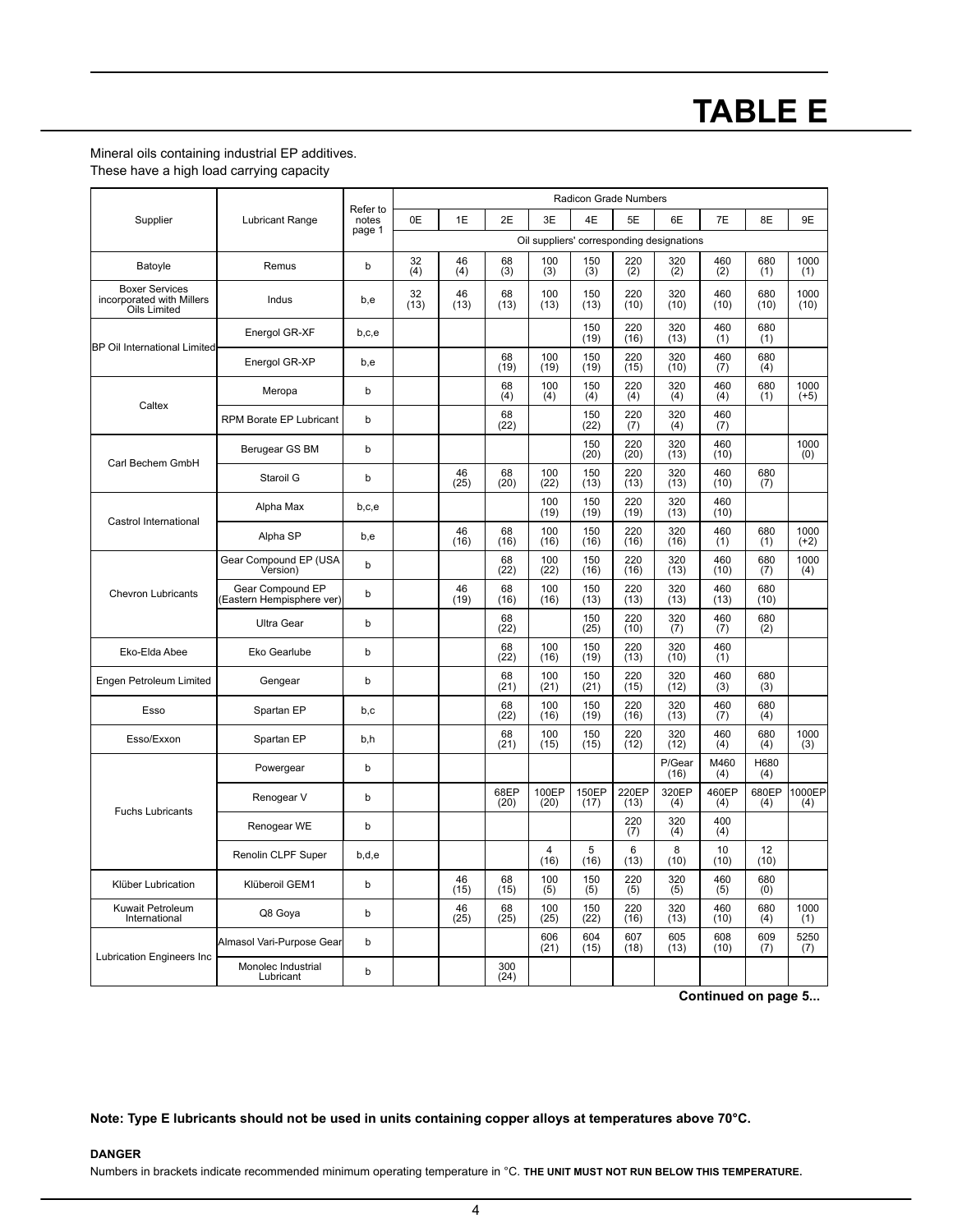## **TABLE E**

Mineral oils containing industrial EP additives. These have a high load carrying capacity

### **...Continued from page 4**

|                                      |                        |                   |            |            |                    |                |                | <b>Radicon Grade Numbers</b> |                                           |              |               |              |
|--------------------------------------|------------------------|-------------------|------------|------------|--------------------|----------------|----------------|------------------------------|-------------------------------------------|--------------|---------------|--------------|
| Supplier                             | <b>Lubricant Range</b> | Refer to<br>notes | 0E         | 1E         | 2E                 | 3E             | 4E             | 5E                           | 6E                                        | 7E           | 8E            | 9E           |
|                                      |                        | page 1            |            |            |                    |                |                |                              | Oil suppliers' corresponding designations |              |               |              |
| Mobil Oil Company                    | Mobil gear 600 Series  | b                 |            |            | 626<br>(19)        | 627<br>(19)    | 629<br>(19)    | 630<br>(13)                  | 632<br>(13)                               | 634<br>(1)   | 636<br>(1)    |              |
| Limited                              | Mobil Gear XMP         | b,c               |            |            | 68<br>(22)         | 100<br>(22)    | 150<br>(22)    | 220<br>(19)                  | 320<br>(13)                               | 460<br>(7)   | 680<br>(4)    |              |
| Omega Manufacturing<br>Division      | Omega 690              | b,e               |            |            |                    |                | 80w/90<br>(26) |                              | 85w/140<br>(15)                           |              |               |              |
| Optimol Ölwerke GmbH                 | Optigear BM            | b                 |            |            | 68<br>(19)         | 100<br>(19)    | 150<br>(13)    | 220<br>(11)                  | 320<br>(10)                               | 460<br>(7)   | 680<br>(4)    | 1000<br>(4)  |
|                                      | Optigear               | b,f               | 32<br>(32) | 46<br>(24) | 68<br>(24)         | 100<br>(20)    | 150<br>(19)    | 220<br>(18)                  | 320<br>(9)                                | 460<br>(7)   | 680<br>(10)   |              |
| Pertamina (Indonesia)                | Masri                  | b,e               | 32<br>(7)  | 46<br>(4)  | 68<br>(4)          | 100<br>(4)     | 150<br>(4)     | 220<br>(4)                   | 320<br>(4)                                | 460<br>(4)   | 680<br>(4)    |              |
| Petro-Canada                         | Ultima EP              | b,e               |            |            |                    |                | 150<br>(28)    | 220<br>(22)                  | 320<br>(16)                               | 460<br>(10)  | 680<br>(4)    |              |
|                                      | Ultima EP              | b,e               |            |            |                    | 68/150<br>(34) | 68/220<br>(31) |                              |                                           |              |               |              |
| Rocol                                | Sapphire Hi- Torque    | b,e               |            |            |                    | 100<br>(15)    |                | 220<br>(13)                  | 320<br>(13)                               | 460<br>(13)  | 680<br>(13)   |              |
| Sasol Oil (Pty) Limited              | Cobalt                 | b,e               |            |            | 68<br>(13)         | 100<br>(7)     | 150<br>(7)     | 220<br>(4)                   | 320<br>(1)                                | 460<br>(4)   | 680<br>$(+2)$ |              |
|                                      | Hemat                  | b,e               |            |            | 68<br>(19)         |                | 150<br>(19)    | 220<br>(10)                  | 320<br>(7)                                | 460<br>(4)   | 680<br>$(+2)$ |              |
| Saudi Arabian Lubricating<br>Oil Co. | Gear Lube EP           | b,e               |            |            | <b>EP68</b><br>(3) | EP100<br>(3)   | EP150<br>(2)   | EP220<br>(1)                 | EP320<br>(0)                              | EP460<br>(0) |               |              |
| Shell Oils                           | Omala                  | b                 |            |            | 68<br>(7)          | 100<br>(4)     | 150<br>(4)     | 220<br>(4)                   | 320<br>(4)                                | 460<br>(4)   | 680<br>(1)    | 1000<br>(1)  |
|                                      | Omala F                | b,c               |            |            | 68<br>(22)         | 100<br>(22)    | 150<br>(16)    | 220<br>(13)                  | 320<br>(10)                               | 460<br>(4)   | 680<br>(4)    |              |
| <b>Texaco Limited</b>                | Meropa                 | b                 |            |            | 68<br>(25)         | 100<br>(22)    | 150<br>(19)    | 220<br>(16)                  | 320<br>(16)                               | 460<br>(10)  | 680<br>(10)   | 1000<br>(10) |
|                                      | Meropa WM              | b,c               |            |            |                    | 100<br>(22)    | 150<br>(19)    | 220<br>(19)                  | 320<br>(16)                               | 460<br>(11)  |               |              |
| Total                                | Carter EP              | b                 |            |            | 68<br>(10)         | 100<br>(7)     | 150<br>(7)     | 220<br>(7)                   | 320<br>(7)                                | 460<br>(4)   |               |              |
|                                      | Carter VP/CS           | b                 |            |            |                    |                |                | 220<br>(16)                  | 320<br>(13)                               | 460<br>(7)   |               |              |
| <b>Tribol GmbH</b>                   | Molub-Alloy Gear Oil   | b,d               |            |            |                    | 80W<br>(28)    | 814<br>(21)    | 90<br>(18)                   | 690<br>(16)                               | 140<br>(13)  | 170W<br>(5)   | 300S<br>(4)  |
|                                      | Tribol 1100            | b                 |            |            | 68<br>(29)         | 100<br>(26)    | 150<br>(23)    | 220<br>(20)                  | 320<br>(18)                               | 460<br>(16)  | 680<br>(10)   | 1000<br>(4)  |

**Note: Type E lubricants should not be used in units containing copper alloys at temperatures above 70°C.**

### **DANGER**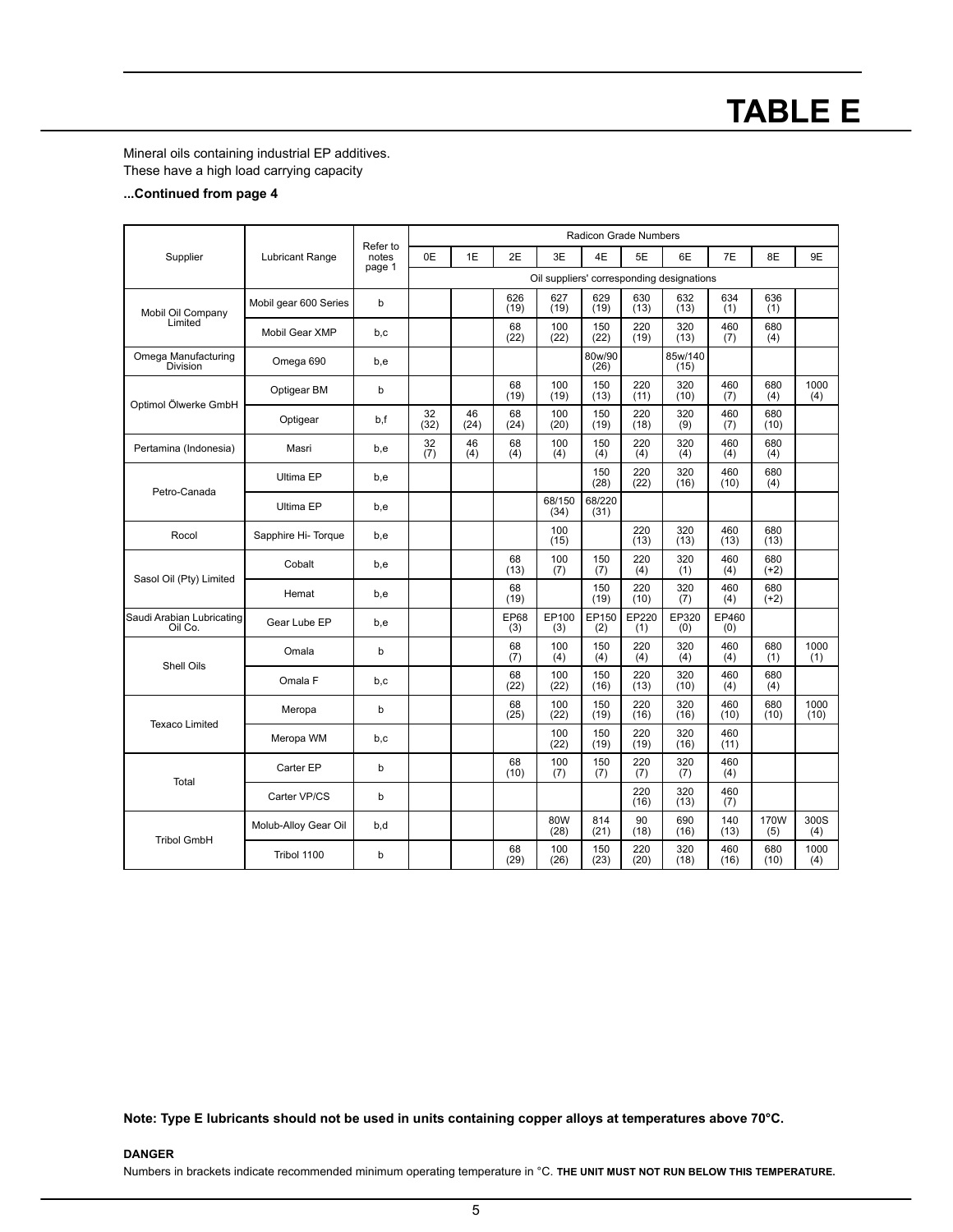# **TABLE G**

### Polyglycol based synthetic lubricants with Anti-wear or EP additives. These have a medium to high load carrying capacity. (see **+**)

|                                                          |                                                         |                   |               |    |               |                |                      | Radicon Grade Numbers |                                           |                         |                |                 |
|----------------------------------------------------------|---------------------------------------------------------|-------------------|---------------|----|---------------|----------------|----------------------|-----------------------|-------------------------------------------|-------------------------|----------------|-----------------|
| Supplier                                                 | <b>Lubricant Range</b>                                  | Refer to<br>notes | 0G            | 1G | 2G            | 3G             | 4G                   | 5G                    | 6G                                        | 7G                      | 8G             | 9G              |
|                                                          |                                                         | page 1            |               |    |               |                |                      |                       | Oil suppliers' corresponding designations |                         |                |                 |
| Batoyle Freedom Group                                    | <b>Helicol W</b>                                        | b                 |               |    |               |                | $(-15)$              |                       |                                           |                         |                |                 |
| Boxer Services incorporated<br>with Millers Oils Limited | Boxergear W                                             | b                 |               |    |               |                | 150<br>$(-15)$       | 220<br>$(-31)$        | 320<br>$(-31)$                            | 460<br>$(-28)$          |                |                 |
| BP Oil International Limited                             | Enersyn SG-XP                                           | b,e               |               |    |               |                |                      | 220<br>$(-31)$        |                                           | 460<br>$(-34)$          | 680<br>$(-28)$ |                 |
| Caltex                                                   | Synlube CLP                                             | b                 |               |    | 68<br>$(-40)$ |                | 150<br>$(-37)$       | 220<br>$(-34)$        | 320<br>$(-31)$                            | 460<br>$(-28)$          | 680<br>$(-31)$ |                 |
| Carl Bechem GmbH                                         | Berusynth EP                                            | b                 |               |    | 68<br>$(-35)$ | 100<br>$(-31)$ | 150<br>$(-26)$       | 220<br>$(-25)$        | 320<br>$(-25)$                            | 460<br>$(-25)$          | 680<br>$(-28)$ | 1000<br>$(-28)$ |
| Castrol International                                    | Alphasyn PG                                             | b,c               |               |    |               |                | 150<br>$(-34)$       | 220<br>$(-34)$        | 320<br>$(-31)$                            | 460<br>$(-28)$          |                |                 |
| Esso/Exxon                                               | Glycolube                                               | b,h               |               |    |               |                | 150<br>$(-25)$       | 220<br>$(-25)$        | 320<br>$(-25)$                            | 460<br>$(-23)$          |                |                 |
|                                                          | Renogear PGW<br>$\ddot{}$                               | b                 |               |    |               |                | 120<br>$(-23)$       |                       |                                           |                         |                |                 |
| <b>Fuchs Lubricants</b>                                  | Renolin PG                                              | b                 |               |    | 68<br>$(-34)$ | 100<br>$(-31)$ | 150<br>$(-34)$       | 220<br>$(-34)$        | 320<br>$(-34)$                            | 460<br>$(-34)$          | 680<br>$(-28)$ | 1000<br>$(-28)$ |
|                                                          | Klübersynth GH6                                         | b, q              | 32<br>$(-40)$ |    | 80<br>$(-30)$ | 100<br>$(-30)$ | 150<br>$(-30)$       | 220<br>$(-25)$        | 320<br>$(-25)$                            | 460<br>$(-20)$          | 680<br>$(-20)$ | 1000<br>$(-20)$ |
| Klüber Lubrication                                       | Klübersynth UH1 6                                       | b,e               |               |    |               |                |                      | 220<br>$(-30)$        | 320<br>$(-25)$                            | 460<br>$(-25)$          |                |                 |
| Kuwait Petroleum<br>International                        | Q8 Gade                                                 | b                 |               |    |               |                |                      | 220<br>$(-22)$        | 320<br>$(-22)$                            | 460<br>$(-22)$          |                |                 |
|                                                          | <b>Breox Industrial</b><br><b>Lubricant SW</b>          | b                 |               |    |               |                | 150<br>$(-25)$       | 220<br>$(-25)$        | 320<br>$(-25)$                            | 460<br>$(-23)$          | 680<br>$(-20)$ | 1000<br>$(-20)$ |
| Laporte Performance                                      | Breox SL range                                          | b                 |               |    | 68<br>$(-46)$ |                | 150<br>$(-42)$       | 220<br>$(-40)$        | 320<br>$(-37)$                            | 460<br>$(-35)$          |                |                 |
| <b>Chemicals Limited</b>                                 | <b>Breox Oil Soluble</b><br>Industrial Lub <sub>x</sub> | b                 |               |    |               |                |                      | 220<br>$(-23)$        |                                           |                         |                |                 |
|                                                          | <b>Breox Worm Gear</b><br>Lube                          | b                 |               |    |               |                | 65<br>$(-25)$        |                       |                                           |                         |                |                 |
| Mobil Oil Company Limited                                | Glygoyle                                                | b                 |               |    |               |                | 22<br>$(-25)$        | 30<br>$(-22)$         | <b>HE320</b><br>$(-37)$                   | <b>HE460</b><br>$(-35)$ |                |                 |
| Optimol Ölwerke GmbH                                     | Optiflex A<br>$+$                                       | b,e,g             |               |    |               |                | 150<br>$(-31)$       | 220<br>$(-28)$        | 320<br>$(-28)$                            | 460<br>$(-28)$          | 680<br>$(-28)$ | 1000<br>$(-25)$ |
| Shell Oils                                               | Tivela                                                  | b                 |               |    |               |                | <b>SA</b><br>$(-25)$ | <b>SB</b><br>$(-25)$  | SC<br>$(-25)$                             | <b>SD</b><br>$(-23)$    |                |                 |
| <b>Texaco Limited</b>                                    | Synlube CLP                                             | b                 |               |    | 68<br>$(-40)$ |                | 150<br>$(-37)$       | 220<br>$(-34)$        | 320<br>$(-31)$                            | 460<br>$(-28)$          | 680<br>$(-31)$ |                 |
| Total                                                    | Carter SY                                               | b                 |               |    |               |                |                      | 220<br>$(-25)$        | 320<br>$(-28)$                            | 460<br>$(-22)$          |                |                 |
| <b>Tribol GmbH</b>                                       | Tribol 800                                              | b.c               |               |    |               | 100<br>$(-37)$ | 150<br>$(-37)$       | 220<br>$(-27)$        | 320<br>$(-25)$                            | 460<br>$(-25)$          | 680<br>$(-25)$ | 1000<br>$(-23)$ |

ONLY ONE OIL GRADE AVAILABLE HENCE NO GRADE DESIGNATION

**+** NOT SUITABLE FOR APPLICATIONS REQUIRING INDUSTRIAL EP ADDITIVES

**x** THIS PARTICULAR LUBRICANT IS COMPATIBLE WITH TYPES M,A, E AND H

**NOTE: TYPE G LUBRICANTS WILL AFFECT CERTAIN GEARCASE PAINTS AND SHRINK CERTAIN SEALS, CONTACT OUR APPLICATION ENGINEERS BEFORE USE**

**DANGER**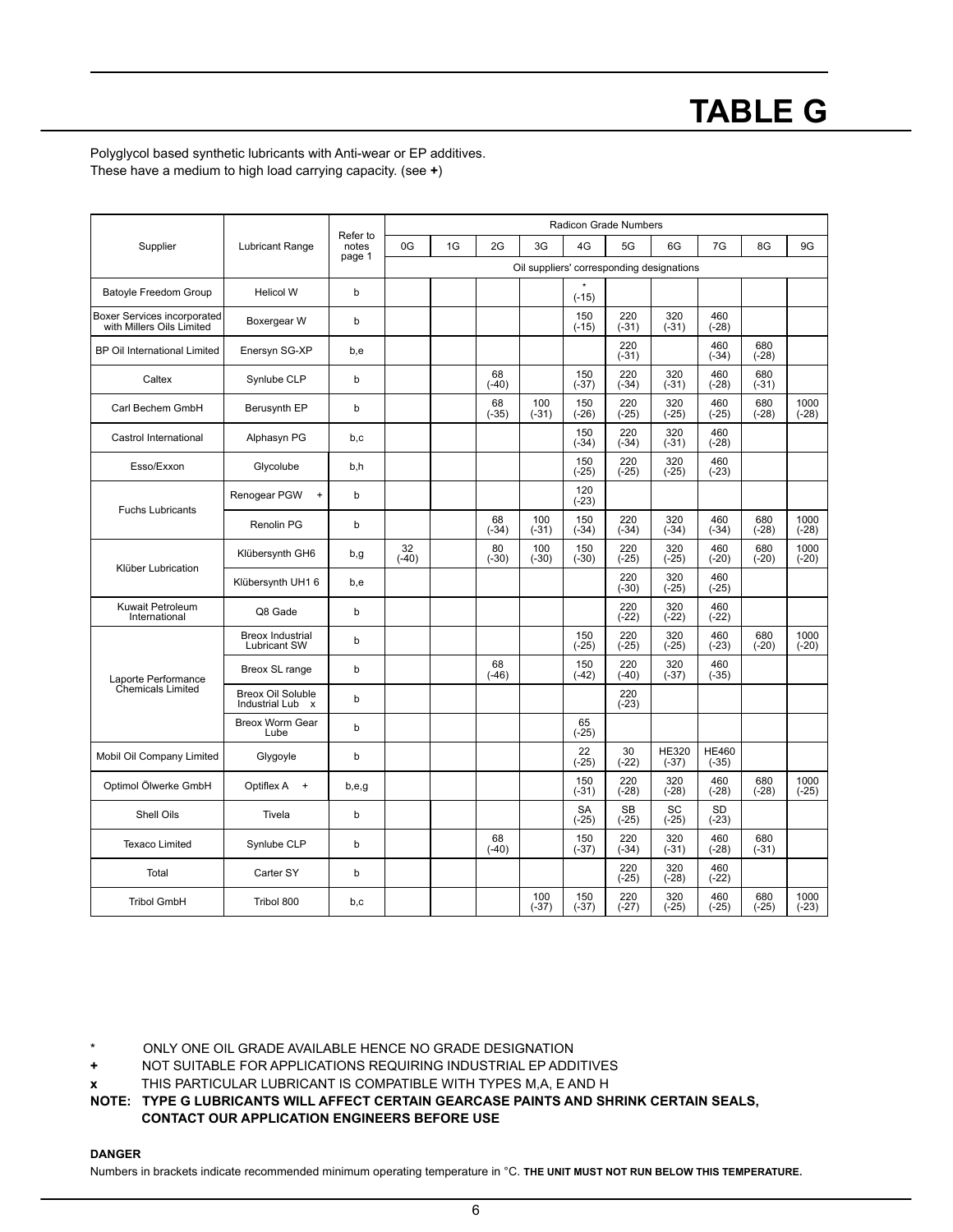## **TABLE H**

### Polyalphaolefin based synthetic lubricants with Anti-Wear or EP additives. These have a medium to high load carrying capacity.

|                             |                           | Refer to        |               |               |               |                |                | Radicon Grade Numbers                     |                |                |                |                 |
|-----------------------------|---------------------------|-----------------|---------------|---------------|---------------|----------------|----------------|-------------------------------------------|----------------|----------------|----------------|-----------------|
| Supplier                    | Lubricant Range           | notes page<br>1 | 0H            | 1H            | 2H            | 3H             | 4H             | 5H                                        | 6H             | 7H             | 8H             | 9H              |
|                             |                           |                 |               |               |               |                |                | Oil suppliers' corresponding designations |                |                |                |                 |
| Batoyle Freedom Group       | Titan                     | b               |               |               | 68<br>$(-40)$ | 100<br>$(-38)$ | 150<br>$(-35)$ | 220<br>$(-31)$                            | 320<br>$(-28)$ |                |                |                 |
| Boxer Services incorporated | Silkgear                  | b               | 32<br>$(-40)$ | 46<br>$(-40)$ | 68<br>$(-40)$ | 100<br>$(-40)$ | 150<br>$(-35)$ | 220<br>$(-35)$                            | 320<br>$(-35)$ | 460<br>$(-35)$ | 680<br>$(-35)$ | 1000<br>$(-35)$ |
| with Millers Oils Limited   | Enersyn EPX               | b,e             |               |               |               |                |                |                                           | 320<br>$(-28)$ |                |                |                 |
| Caltex                      | Pinnacle EP               | b               |               |               |               |                | 150<br>$(-45)$ | 220<br>$(-43)$                            | 320<br>$(-43)$ | 460<br>$(-37)$ |                | 1000<br>$(-30)$ |
| Carl Bechem GmbH            | Berusynth GP              | b               |               |               | 68<br>$(-49)$ |                | 150<br>$(-42)$ | 220<br>$(-38)$                            | 320<br>$(-35)$ | 460<br>$(-32)$ |                |                 |
| Castrol International       | Alphasyn EP               | b,c             |               |               |               |                | 150<br>$(-43)$ | 220<br>$(-37)$                            | 320<br>$(-31)$ | 460<br>$(-31)$ |                |                 |
|                             | Alphasyn T                | b               | 32<br>$(-49)$ | 46<br>$(-43)$ | 68<br>$(-43)$ | 100<br>$(-35)$ | 150<br>$(-31)$ | 220<br>$(-31)$                            | 320<br>$(-28)$ | 460<br>$(-28)$ | 680<br>$(-16)$ | 1000<br>$(-16)$ |
| <b>Chevron Lubricants</b>   | Tegra                     | b               |               |               |               |                | 150<br>$(-46)$ | 220<br>$(-46)$                            | 320<br>$(-33)$ | 460<br>$(-31)$ | 680<br>$(-25)$ |                 |
| Esso/Exxon                  | Spartan Synthetic EP      | b,e,f           |               |               |               | 100<br>$(-52)$ | 150<br>$(-49)$ | 220<br>$(-46)$                            | 320<br>$(-43)$ | 460<br>$(-40)$ |                |                 |
| <b>Fuchs Lubricants</b>     | Renogear SG               | b               |               |               |               |                | 150<br>$(-35)$ | 220<br>$(-32)$                            | 320<br>$(-30)$ |                |                |                 |
|                             | Renolin Unisyn CLP        | b               |               |               | 68<br>$(-46)$ | 100<br>$(-40)$ | 150<br>$(-40)$ | 220<br>$(-37)$                            | 320<br>$(-34)$ | 460<br>$(-28)$ | 680<br>$(-28)$ |                 |
| Klüber Lubrication          | Klübersynth EG 4          | b,e             |               |               |               |                | 150<br>$(-35)$ | 220<br>$(-30)$                            | 320<br>$(-25)$ | 460<br>$(-30)$ |                |                 |
| Kuwait Petroleum            | Q8 Schumann               | b               | 32<br>$(-49)$ | 46<br>$(-49)$ | 68<br>$(-49)$ | 100<br>$(-43)$ |                |                                           |                |                |                |                 |
| International               | Q8 EL Greco               | b               |               |               |               |                | 150<br>$(-28)$ | 220<br>$(-22)$                            | 320<br>$(-19)$ | 460<br>$(-16)$ |                |                 |
| Lubrication Engineers Inc   | Synolec Gear<br>Lubricant | b               |               |               |               |                |                | 9920<br>$(-40)$                           |                |                |                |                 |
| Mobil Oil Company Limited   | Mobilgear SHC             | b               |               |               |               |                |                | 220<br>$(-40)$                            | 320<br>$(-37)$ | 460<br>$(-32)$ | 680<br>$(-29)$ |                 |
|                             | Mobilgear SHC XMP         | b,c             |               |               |               |                | 150<br>$(-43)$ | 220<br>$(-40)$                            | 320<br>$(-33)$ | 460<br>$(-31)$ | 680<br>$(-25)$ |                 |
| Optimol Ölwerke GmbH        | Optigear Synthetic A      | b               |               |               |               | 100<br>$(-40)$ |                | 220<br>$(-31)$                            | 320<br>$(-31)$ |                |                |                 |
| Petro-Canada                | Super Gear Fluid          | b,e             |               |               |               |                | 150<br>$(-37)$ | 220<br>$(-43)$                            | 320<br>$(-37)$ | 460<br>$(-37)$ |                |                 |
| Shell Oils                  | Omala HD                  | b, c, f         |               |               | 68<br>$(-55)$ | 100<br>$(-49)$ | 150<br>$(-49)$ | 220<br>$(-43)$                            | 320<br>$(-40)$ | 460<br>$(-37)$ | 680<br>$(-34)$ | 1000<br>$(-31)$ |
|                             | Pinnacle EP               | b               |               |               |               | 100<br>$(-49)$ | 150<br>$(-45)$ | 220<br>$(-43)$                            | 320<br>$(-43)$ | 460<br>$(-37)$ |                |                 |
| <b>Texaco Limited</b>       | Pinnacle WM               | b,c             |               |               |               |                | 150<br>$(-43)$ | 220<br>$(-43)$                            | 320<br>$(-40)$ |                |                |                 |
| Total                       | Carter SP                 | b               |               |               |               |                | 150<br>$(-37)$ | 220<br>$(-34)$                            | 320<br>$(-31)$ | 460<br>$(-28)$ |                | 1000<br>$(-13)$ |
| <b>Tribol GmbH</b>          | Tribol 1510               | b               |               |               |               | 100<br>$(-44)$ | 150<br>$(-41)$ | 220<br>$(-36)$                            | 320<br>$(-33)$ | 460<br>$(-28)$ | 680<br>$(-25)$ |                 |

**NOTE: TYPE H LUBRICANTS THAT DO NOT CONTAIN EP ADDITIVES AND ARE SUITABLE FOR USE IN WORM GEAR UNITS ARE LISTED ON PAGE 8**

### **DANGER**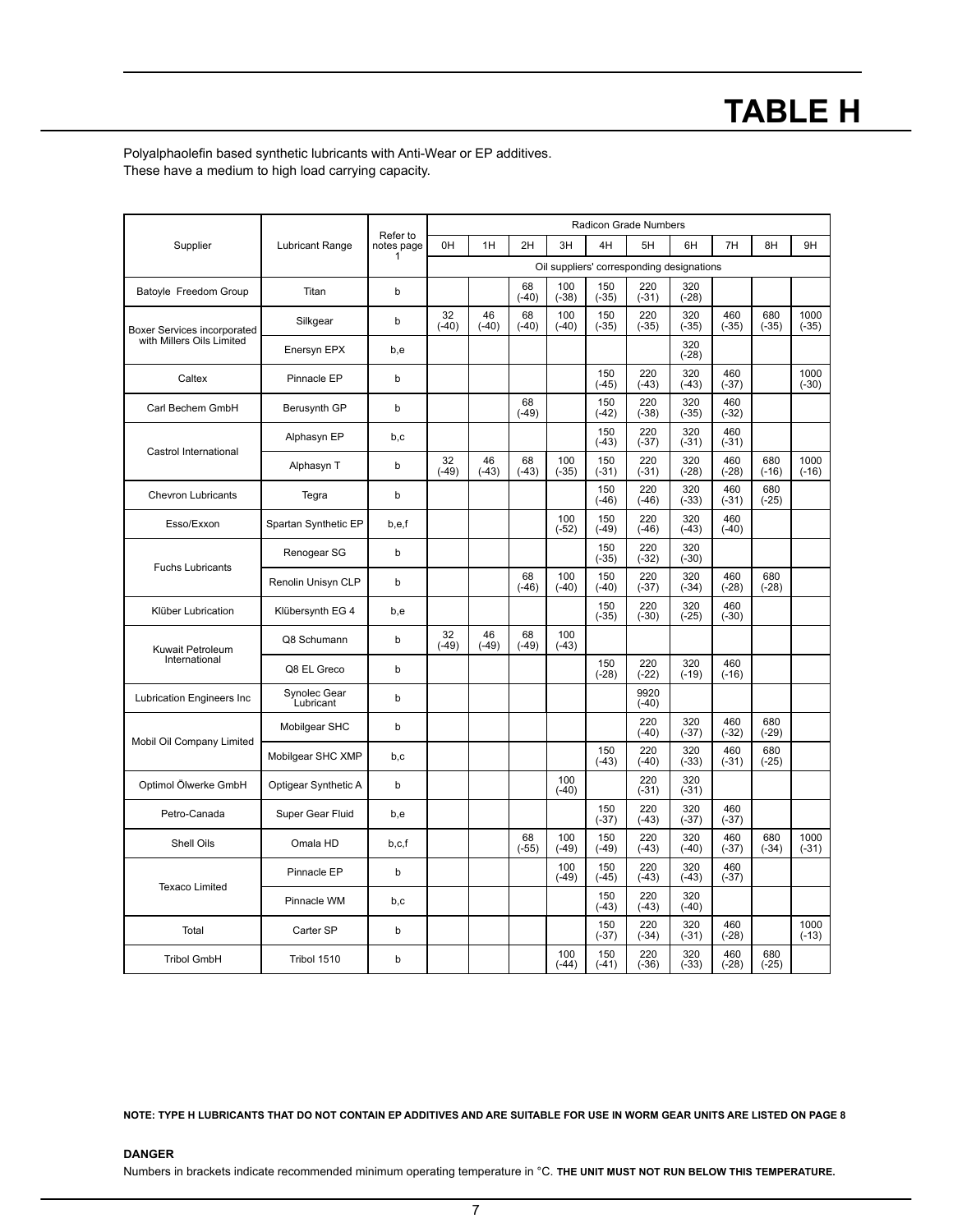## **TABLE H**

### Polyalphaolefin based synthetic lubricants

Suitable for use in worm gear applications, do not contain EP additives.

|                                        |                        |                             |                |                 |                |                |                | Radicon Grade Numbers |                                           |                  |                |                 |
|----------------------------------------|------------------------|-----------------------------|----------------|-----------------|----------------|----------------|----------------|-----------------------|-------------------------------------------|------------------|----------------|-----------------|
| Supplier                               | <b>Lubricant Range</b> | Refer to<br>notes<br>page 1 | 0H             | 1H              | 2H             | 3H             | 4H             | 5H                    | 6H                                        | 7H               | 8H             | 9H              |
|                                        |                        |                             |                |                 |                |                |                |                       | Oil suppliers' corresponding designations |                  |                |                 |
| <b>BP Oil International</b><br>Limited | Enersyn HTX            | b,e                         |                |                 |                |                |                | 220<br>$(-31)$        | 320<br>$(-31)$                            | 460<br>$(-25)$   |                |                 |
| Esso / Exxon                           | Teresstic SHP          | b                           | 32<br>$(-44)$  | $^{46}_{(-44)}$ | $68$<br>(-41)  | $100$<br>(-40) | 150<br>(.34)   | $220$<br>(-32)        | $320$<br>(-30)                            | $460$<br>(-22)   |                |                 |
| Mobil Oil Company<br>Limited           | SHC 600 Series         |                             | 624<br>$(-49)$ |                 | 626<br>$(-46)$ |                | $629$<br>(-37) | $630$<br>$(-37)$      | 632<br>$(-37)$                            | $634$<br>$(-34)$ | $636$<br>(-29) | $639$<br>(-31)  |
| Shell Oils                             | Omala RL               |                             |                |                 | 68<br>$(-55)$  | 100<br>$(-52)$ | 150<br>$(-49)$ | 220<br>$(-43)$        | 320<br>$(-40)$                            | 460<br>$(-37)$   | 680<br>$(-34)$ | 1000<br>$(-31)$ |
|                                        |                        |                             |                |                 |                |                |                |                       |                                           |                  |                |                 |
|                                        |                        |                             |                |                 |                |                |                |                       |                                           |                  |                |                 |
|                                        |                        |                             |                |                 |                |                |                |                       |                                           |                  |                |                 |
|                                        |                        |                             |                |                 |                |                |                |                       |                                           |                  |                |                 |
|                                        |                        |                             |                |                 |                |                |                |                       |                                           |                  |                |                 |
|                                        |                        |                             |                |                 |                |                |                |                       |                                           |                  |                |                 |
|                                        |                        |                             |                |                 |                |                |                |                       |                                           |                  |                |                 |
|                                        |                        |                             |                |                 |                |                |                |                       |                                           |                  |                |                 |
|                                        |                        |                             |                |                 |                |                |                |                       |                                           |                  |                |                 |
|                                        |                        |                             |                |                 |                |                |                |                       |                                           |                  |                |                 |
|                                        |                        |                             |                |                 |                |                |                |                       |                                           |                  |                |                 |
|                                        |                        |                             |                |                 |                |                |                |                       |                                           |                  |                |                 |
|                                        |                        |                             |                |                 |                |                |                |                       |                                           |                  |                |                 |
|                                        |                        |                             |                |                 |                |                |                |                       |                                           |                  |                |                 |
|                                        |                        |                             |                |                 |                |                |                |                       |                                           |                  |                |                 |
|                                        |                        |                             |                |                 |                |                |                |                       |                                           |                  |                |                 |
|                                        |                        |                             |                |                 |                |                |                |                       |                                           |                  |                |                 |
|                                        |                        |                             |                |                 |                |                |                |                       |                                           |                  |                |                 |
|                                        |                        |                             |                |                 |                |                |                |                       |                                           |                  |                |                 |
|                                        |                        |                             |                |                 |                |                |                |                       |                                           |                  |                |                 |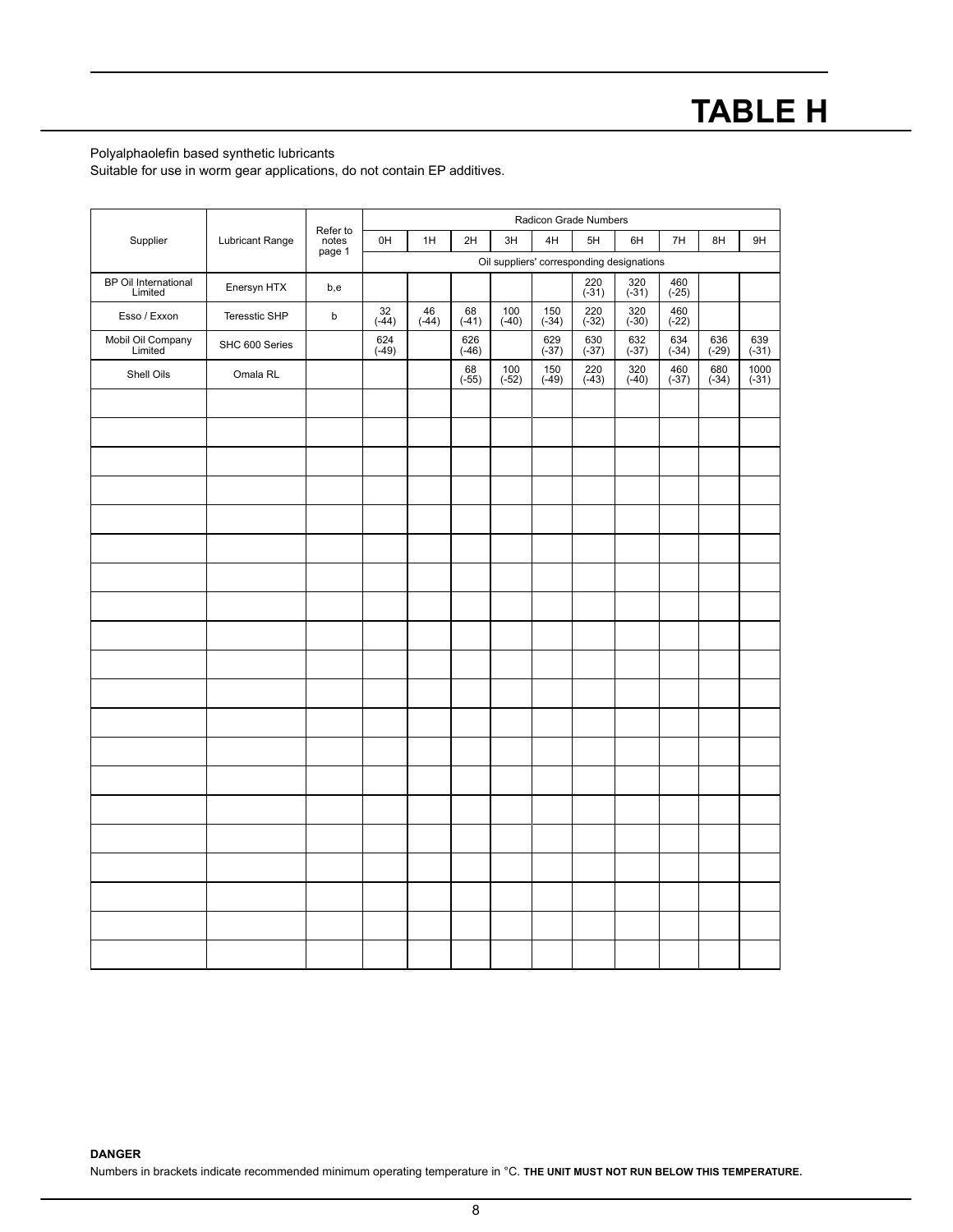## **TABLE F**

Lubricants having incidental food contact approval

|                                   |                            |         | Refer to        |                        |                        |                        |                         |                         | Radicon Grade Numbers |                                           |                  |                  |    |
|-----------------------------------|----------------------------|---------|-----------------|------------------------|------------------------|------------------------|-------------------------|-------------------------|-----------------------|-------------------------------------------|------------------|------------------|----|
| Supplier                          | <b>Lubricant Range</b>     |         | notes page<br>1 | 0F                     | 1F                     | 2F                     | 3F                      | 4F                      | 5F                    | 6F                                        | 7F               | 8F               | 9F |
|                                   |                            |         |                 |                        |                        |                        |                         |                         |                       | Oil suppliers' corresponding designations |                  |                  |    |
| Caltex                            | Cygnus Gear                | 1.4     | b               |                        |                        |                        |                         |                         | 220<br>$(-7)$         |                                           | 460<br>$(-)$     |                  |    |
| Castrol International             | Vitalube G                 | 3,4     | b               |                        |                        |                        |                         | 150<br>$(-)$            | 220<br>$(-7)$         | 320<br>$(-10)$                            |                  |                  |    |
|                                   | <b>Vitalube GS</b>         | 3,4,6   | b               |                        |                        |                        |                         | 150<br>$(-31)$          | 220<br>$(-31)$        | 320<br>$(-31)$                            |                  |                  |    |
| Chevron Lubricants                | Lubricating Oil FM         | 1,4,5   | b               | 32<br>$(-4)$           | 46<br>$(-4)$           | 68<br>$(-4)$           | 100<br>$(-4)$           |                         | 220<br>$(-4)$         |                                           | 460<br>$(-4)$    |                  |    |
| Klüber Lubrication                | Klüberoil 4 UH 1           | 3,4,6   | b               | 32<br>$(-30)$          | 46<br>$(-30)$          | 68<br>$(-30)$          | 100<br>$(-30)$          | 150<br>$(-30)$          | 220<br>$(-30)$        |                                           | 460<br>$(-30)$   | 680<br>$(-25)$   |    |
|                                   | Klübersynth UH1 6 2,4*,5,6 |         | e,b             |                        |                        |                        |                         |                         | 220<br>$(-30)$        | 320<br>$(-25)$                            | 460<br>$(-25)$   |                  |    |
| Mobil Oil Company<br>Limited      | Mobil DTE FM Series        | 3,4     | b               | 32<br>$(-1)$           | 46<br>$(-1)$           | 68<br>$(-1)$           | 100<br>$(-4)$           | 150<br>$(-4)$           | 220<br>$(-7)$         | 320<br>$(-34)$                            | 460<br>$(-28)$   | 680<br>$(-31)$   |    |
| Omega Manufacturing<br>Division   | Omega 585                  | 3,5,6,7 | a,b             |                        |                        |                        |                         |                         | H<br>$(-31)$          |                                           |                  |                  |    |
| Optimol Ölwerke<br>Industrie GmbH | Optileb GT                 | 3,4,6   | b               |                        |                        |                        | 100<br>$(-37)$          |                         | 220<br>$(-31)$        |                                           | 460<br>$(-16)$   | 680<br>$(-16)$   |    |
| Petro-Canada                      | Purity FG                  | 1,4     | b               |                        |                        |                        | 100<br>$(-7)$           | 150<br>$(-4)$           | 220<br>$(-4)$         | 320<br>$(-4)$                             | 460<br>$(-4)$    |                  |    |
| Rocol                             | Foodlube Hi-Torqu          | 3,4,5,6 | b               |                        |                        |                        |                         | 150<br>$(-25)$          | 220<br>$(-25)$        | 320<br>$(-25)$                            | 460<br>$(-15)$   |                  |    |
| Shell Oils                        | Cassida                    | 3,4,5   | b               | <b>HF32</b><br>$(-45)$ | <b>HF46</b><br>$(-45)$ | <b>HF68</b><br>$(-45)$ | <b>HF100</b><br>$(-45)$ | <b>HF150</b><br>$(-45)$ | GL220<br>$(-43)$      | GL320<br>$(-43)$                          | GL460<br>$(-40)$ | GL680<br>$(-35)$ |    |
| <b>Texaco Limited</b>             | Cygnus Gear                | 1,4     | b               |                        |                        |                        |                         |                         | 220<br>$(-7)$         |                                           | 460<br>$(-5)$    |                  |    |
| Total                             | Lubriplate FMD AW          | $1.4*$  | b               |                        |                        |                        | 100<br>$(-12)$          | 150<br>$(-12)$          | 220<br>$(-10)$        | 320<br>$(-10)$                            | 460<br>$(-7)$    | 680<br>$(-4)$    |    |
| <b>Tribol GmbH</b>                | Tribol 1810                | 1,4     | b               |                        |                        |                        |                         |                         | 220<br>$(-5)$         | 320<br>$(-5)$                             | 460<br>$(-5)$    |                  |    |
|                                   |                            |         |                 |                        |                        |                        |                         |                         |                       |                                           |                  |                  |    |
|                                   |                            |         |                 |                        |                        |                        |                         |                         |                       |                                           |                  |                  |    |

- **1** Mineral oil based
- **2** Polyglycol based synthetic
- **3** Polyolefin based synthetic
- 4 USDA H1 approved (\* meets the former requirements of USDA H1)
- **5** FDA approved
- **6** Mineral Hydrocarbon free
- **7** AQIS approved

**NOTE**: Type F lubricants are approved for use in Radicon Gear units. Radicon **DO NOT** give food approval for lubricants, please consult suppliers before use.

#### **DANGER**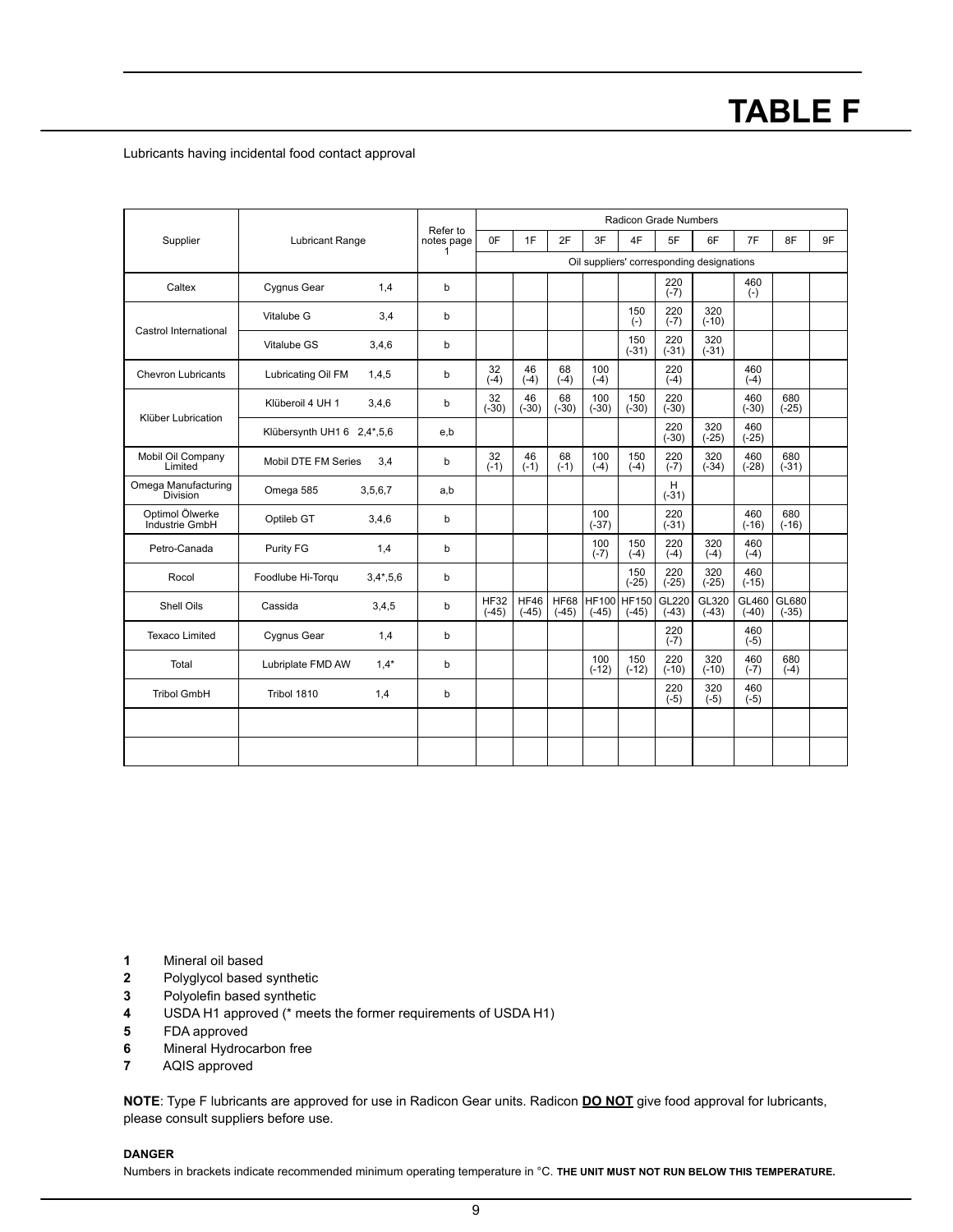## **TABLE B**

### Bio-degradable oils

|                       |                        |                 | Radicon Grade Numbers<br>Refer to<br>0B<br>1B<br>2B<br>3B<br>4B<br>5B<br>6B<br>7B<br><b>9B</b><br>8B |               |               |                                           |                |                      |                |                      |  |  |
|-----------------------|------------------------|-----------------|------------------------------------------------------------------------------------------------------|---------------|---------------|-------------------------------------------|----------------|----------------------|----------------|----------------------|--|--|
| Supplier              | <b>Lubricant Range</b> | notes page<br>1 |                                                                                                      |               |               |                                           |                |                      |                |                      |  |  |
|                       |                        |                 |                                                                                                      |               |               | Oil suppliers' corresponding designations |                |                      |                |                      |  |  |
| Caltex                | <b>Biostar Gear</b>    | a,b             |                                                                                                      |               | 68<br>$(-28)$ |                                           | 150<br>$(-28)$ | 220<br>$(-28)$       |                |                      |  |  |
| Castrol               | Carelube GTG           | a,b,e           |                                                                                                      |               |               |                                           | 150<br>$(-19)$ | 220<br>$(-25)$       |                |                      |  |  |
| International         | Carelube GES           | a,b,e           |                                                                                                      |               | 68<br>$(-34)$ | 100<br>$(-34)$                            | 150<br>$(-28)$ | 220<br>$(-25)$       | 320<br>$(-25)$ | 460<br>$(-25)$       |  |  |
| Klüber                | Klüberbio CA           | a,b,e,f         |                                                                                                      |               |               | $2 - 100$<br>$(-30)$                      |                |                      |                | $2 - 460$<br>$(-15)$ |  |  |
| Lubrication           | Klüberbio GM           | a,b,e,f         |                                                                                                      |               |               |                                           |                | $2 - 220$<br>$(-20)$ |                |                      |  |  |
| Shell                 | Naturelle HF-R         | a,b,e           | 32<br>$(-31)$                                                                                        |               |               |                                           |                |                      |                |                      |  |  |
|                       | Naturelle HF-E         | a,b,e           |                                                                                                      | 46<br>$(-45)$ | 68<br>$(-34)$ |                                           |                |                      |                |                      |  |  |
| <b>Texaco Limited</b> | <b>Biostar Gear</b>    | a,b             |                                                                                                      |               | 68<br>$(-28)$ |                                           | 150<br>$(-28)$ | 220<br>$(-28)$       |                |                      |  |  |
| Total                 | Biohydran SE           | b               |                                                                                                      | 46<br>$(-43)$ |               |                                           |                |                      |                |                      |  |  |
|                       |                        |                 |                                                                                                      |               |               |                                           |                |                      |                |                      |  |  |
|                       |                        |                 |                                                                                                      |               |               |                                           |                |                      |                |                      |  |  |
|                       |                        |                 |                                                                                                      |               |               |                                           |                |                      |                |                      |  |  |
|                       |                        |                 |                                                                                                      |               |               |                                           |                |                      |                |                      |  |  |
|                       |                        |                 |                                                                                                      |               |               |                                           |                |                      |                |                      |  |  |
|                       |                        |                 |                                                                                                      |               |               |                                           |                |                      |                |                      |  |  |
|                       |                        |                 |                                                                                                      |               |               |                                           |                |                      |                |                      |  |  |
|                       |                        |                 |                                                                                                      |               |               |                                           |                |                      |                |                      |  |  |

**NOTE**: The use of Bio-degradable lubricants may adversly affect gear unit ratings, contact Radicon before use

### **DANGER**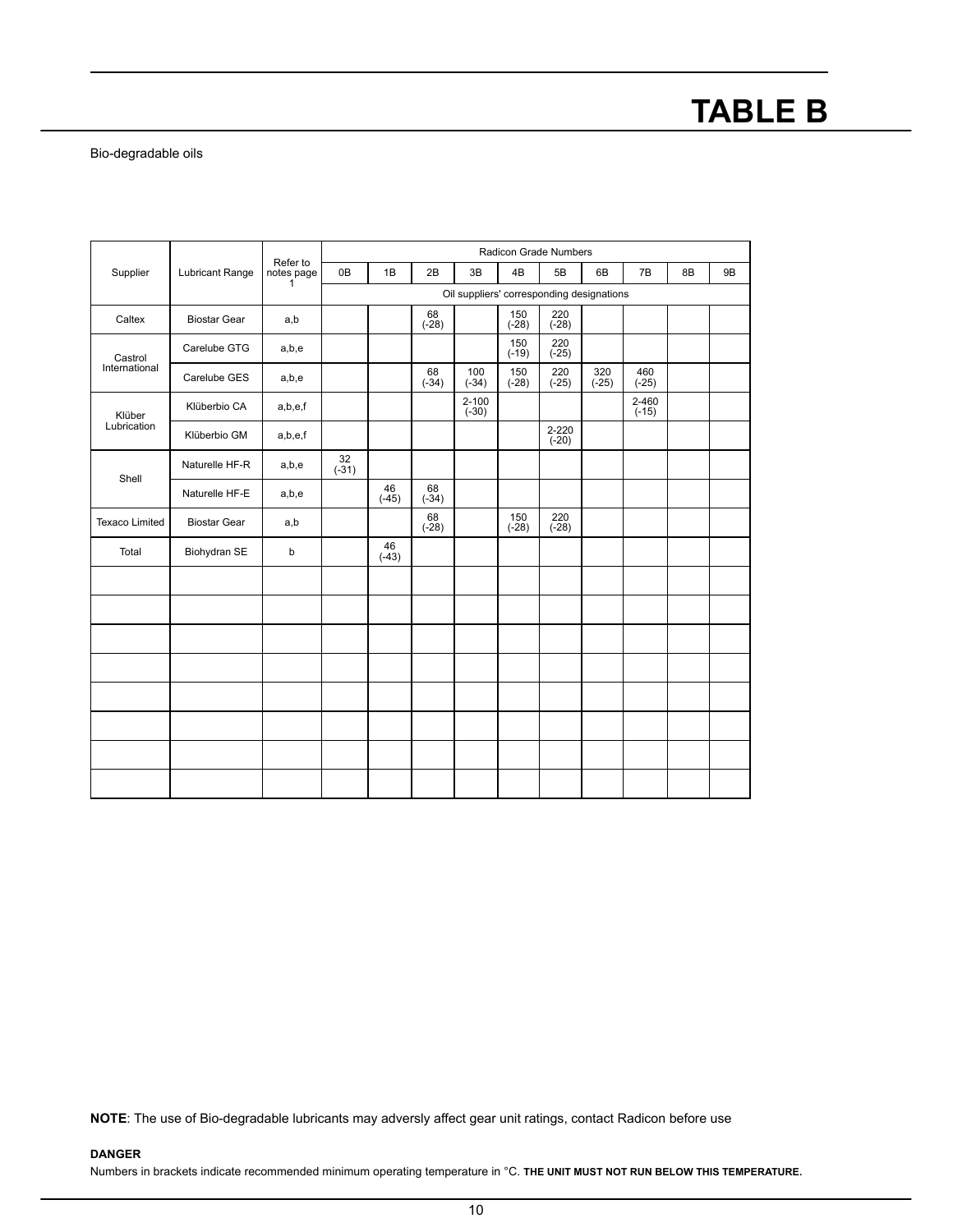# **GREASES**

### Greases

|                                 |                         |                              |              |                | <b>NLGI Number</b> |                                           |              |              |
|---------------------------------|-------------------------|------------------------------|--------------|----------------|--------------------|-------------------------------------------|--------------|--------------|
| Supplier                        | Lubricant Range         | Refer to<br>notes page<br>11 | 3            | $\overline{2}$ | $\mathbf{1}$       | $\Omega$                                  | 00           | 000          |
|                                 |                         |                              |              |                |                    | Oil suppliers' corresponding designations |              |              |
| BP Oil International            | Energrease FG           | у                            |              |                |                    |                                           | $\checkmark$ |              |
| Limited                         | Energrease LS-EP        | w,x,y                        | $\checkmark$ | $\checkmark$   | $\checkmark$       |                                           | ✓            |              |
| Caltex                          | <b>Coupling Grease</b>  | x                            |              |                | $\checkmark$       |                                           |              |              |
|                                 | Multifak EP             | W                            |              | $\checkmark$   | $\checkmark$       | $\checkmark$                              |              |              |
| Carl Bechem GmbH                | Berulit GA 800          | x,y                          |              |                |                    |                                           | ✓            |              |
|                                 | CLS Grease              | у                            |              |                |                    |                                           | $\checkmark$ |              |
|                                 | <b>LMX Grease</b>       | w,x                          |              | $\checkmark$   |                    |                                           |              |              |
| Castrol International           | Spheerol AP             | W,X                          | $\checkmark$ | ✓              |                    |                                           |              |              |
|                                 | Spheerol EPL            | W,X                          |              | $\checkmark$   | $\checkmark$       | $\checkmark$                              |              |              |
| <b>Fuchs Lubricants</b>         | Renolit EP              | w,y                          |              | $\checkmark$   | $\checkmark$       | $\checkmark$                              | $\checkmark$ | $\checkmark$ |
|                                 | Klüberlub BE 41-542     | W                            |              | ✓              |                    |                                           |              |              |
|                                 | Klüberplex GE 11-680    | x,y                          |              |                |                    | $\checkmark$                              |              |              |
| Klüber Lubrication              | Klübersynth GE 46-1200  | у                            |              |                |                    |                                           | $\checkmark$ |              |
|                                 | Microlube GB 0/00       | w,y                          |              |                |                    | $\checkmark$                              | ✓            |              |
|                                 | Glygoyle Grease         | у                            |              |                |                    |                                           | ✓            |              |
|                                 | Mobilgrease XHP         | W                            | $\checkmark$ | $\checkmark$   | $\checkmark$       |                                           |              |              |
| Mobil Oil Company<br>Limited    | Mobilth SHC             | w,x,y                        |              | $\checkmark$   | $\checkmark$       |                                           | $\checkmark$ |              |
|                                 | Mobilux EP 111          | x                            |              |                | $\checkmark$       |                                           |              |              |
| Omega Manufacturing<br>Division | Omega 85                | w,x,y                        |              | $\checkmark$   |                    | $\checkmark$                              |              |              |
|                                 | Longtime PD             | w,x,y                        |              | $\checkmark$   | $\checkmark$       | $\checkmark$                              | $\checkmark$ |              |
| Optimol Ölwerke GmbH            | Optitemp OG             | x,y                          |              |                |                    | $\checkmark$                              |              |              |
|                                 | Albida RL               | W                            |              | $\checkmark$   | $\checkmark$       |                                           |              |              |
|                                 | Alvania EP B            | w,x,y                        |              | ✓              |                    |                                           |              |              |
|                                 | Alvania EP LF           | x,y                          |              | $\checkmark$   | $\checkmark$       | $\checkmark$                              | $\checkmark$ |              |
|                                 | Alvania GL              | у                            |              |                |                    |                                           | ✓            |              |
|                                 | Alvania WR2             | x,y                          |              | ✓              |                    |                                           |              |              |
| Shell Oils                      | <b>Coupling Grease</b>  | $\pmb{\mathsf{x}}$           |              |                | $\checkmark$       |                                           |              |              |
|                                 | Nerita HV               | W                            |              | $\checkmark$   |                    |                                           |              |              |
|                                 | Semi Fluid EP           | x,y                          |              |                |                    |                                           | $\checkmark$ |              |
|                                 | Tivela Compound A       | у                            |              |                |                    |                                           | $\checkmark$ |              |
|                                 | Tivela Compound GL      | у                            |              |                |                    |                                           | $\checkmark$ |              |
|                                 | Coupling Grease         | x,y                          |              |                | $\checkmark$       |                                           |              |              |
| Texaco Limited                  | Multifak All Purpose EP | W                            |              | $\checkmark$   |                    |                                           |              |              |
| Total                           | Specis EPG              | x,y                          |              |                |                    | $\checkmark$                              |              |              |

**NOTES**: w Bearing Grease

x Coupling Grease

y Semi-Fluid Gear Unit Grease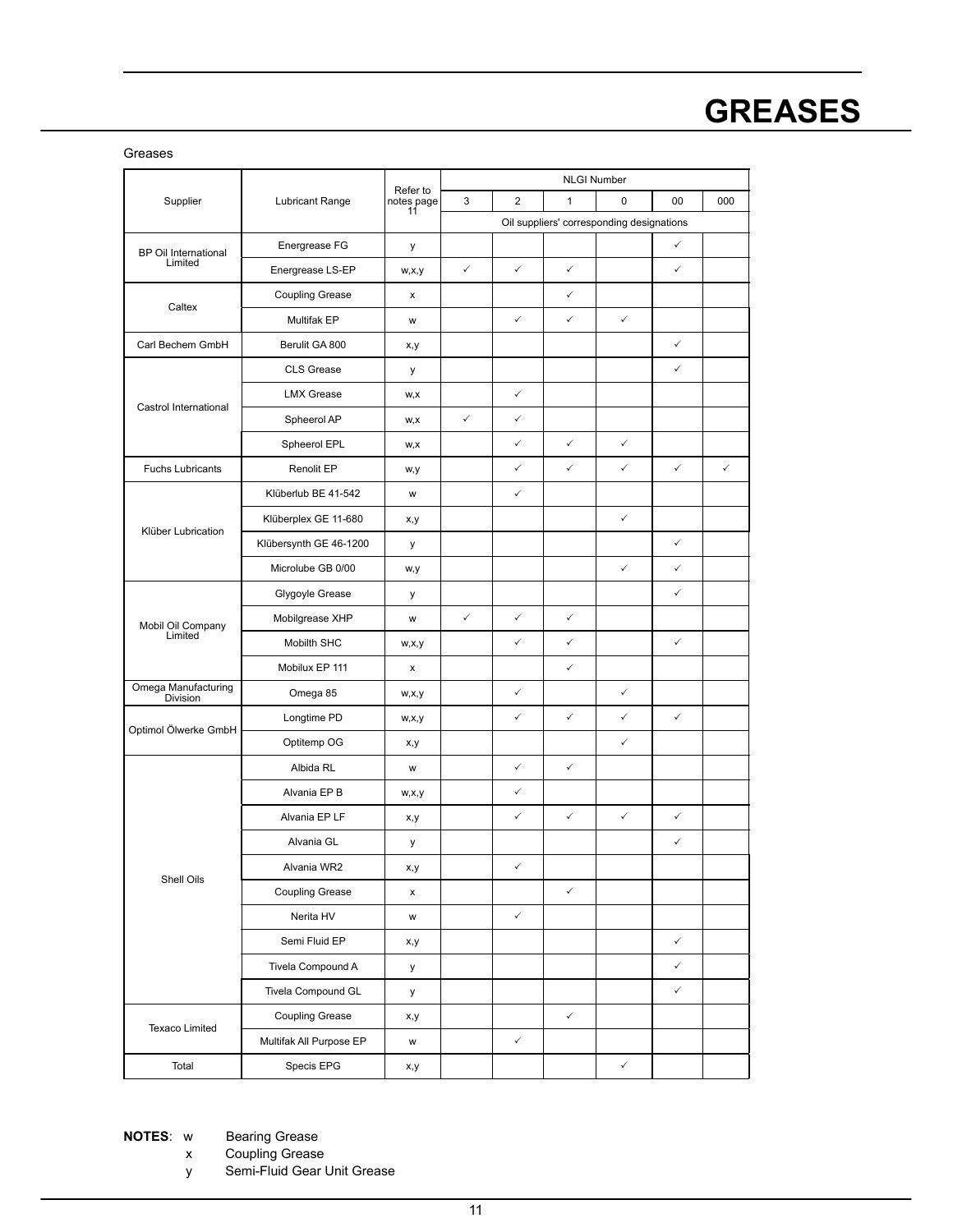# **GREASES**

### Greases having USDA H1 incidental food contact approval

|                           |                                 |                        |              |                | <b>NLGI Number</b>                       |              |              |              |
|---------------------------|---------------------------------|------------------------|--------------|----------------|------------------------------------------|--------------|--------------|--------------|
| Supplier                  | <b>Lubricant Range</b>          | Refer to<br>notes page | 3            | $\overline{2}$ | $\mathbf{1}$                             | $\Omega$     | $\Omega$     | $\Omega$     |
|                           |                                 |                        |              |                | Oil suppliers' corresponding designation |              |              |              |
| Caltex                    | RPM Poly FM                     | W                      |              | $\checkmark$   | $\checkmark$                             | $\checkmark$ |              |              |
| Chevron Lubricants        | FM Grease EP                    | W                      |              | $\checkmark$   | $\checkmark$                             | $\checkmark$ |              |              |
| Klüber Lubrication        | Klübersynth UH1 14-<br>151/1600 | у                      |              |                | $\checkmark$                             |              | $\checkmark$ |              |
| Mobil Oil Company Limited | Mobil Grease FM                 | w,x,y                  |              | $\checkmark$   | $\checkmark$                             |              | $\checkmark$ |              |
| Optimol Ölwerke GmbH      | Obeen UF                        | w,x,y                  |              | $\checkmark$   | $\checkmark$                             | $\checkmark$ | $\checkmark$ | $\checkmark$ |
| Petro-Canada              | Purity FG                       | w,x,y                  |              | $\checkmark$   |                                          |              | $\checkmark$ |              |
| Rocol                     | Foodlube Universal<br>Grease    | w,x,y                  |              | $\checkmark$   | $\checkmark$                             |              |              | $\checkmark$ |
|                           | Cassida EPS                     | w,y                    |              |                | $\checkmark$                             |              | $\checkmark$ |              |
| Shell Oils                | Cassida RLS                     | W, X, Y                | $\checkmark$ |                | $\checkmark$                             |              |              |              |
| <b>Texaco Limited</b>     | Poly FM Grease                  | w, x, y                |              | $\checkmark$   | $\checkmark$                             | $\checkmark$ |              |              |
| Total                     | Lubriplate FGL                  | y                      |              |                |                                          | $\checkmark$ | $\checkmark$ |              |
|                           |                                 |                        |              |                |                                          |              |              |              |
|                           |                                 |                        |              |                |                                          |              |              |              |
|                           |                                 |                        |              |                |                                          |              |              |              |
|                           |                                 |                        |              |                |                                          |              |              |              |
|                           |                                 |                        |              |                |                                          |              |              |              |
|                           |                                 |                        |              |                |                                          |              |              |              |
|                           |                                 |                        |              |                |                                          |              |              |              |
|                           |                                 |                        |              |                |                                          |              |              |              |
|                           |                                 |                        |              |                |                                          |              |              |              |
|                           |                                 |                        |              |                |                                          |              |              |              |

**NOTES**: Greases with USDA H1 approval are approved for use in Radicon Gear Units. Radicon **DO NOT** give food approval for greases, please consult suppliers before use.

- $\checkmark$  Two alternative products are available, please consult suppliers before use.
- w Bearing Grease
- x Coupling Grease
- y Semi-Fluid Gear Unit Grease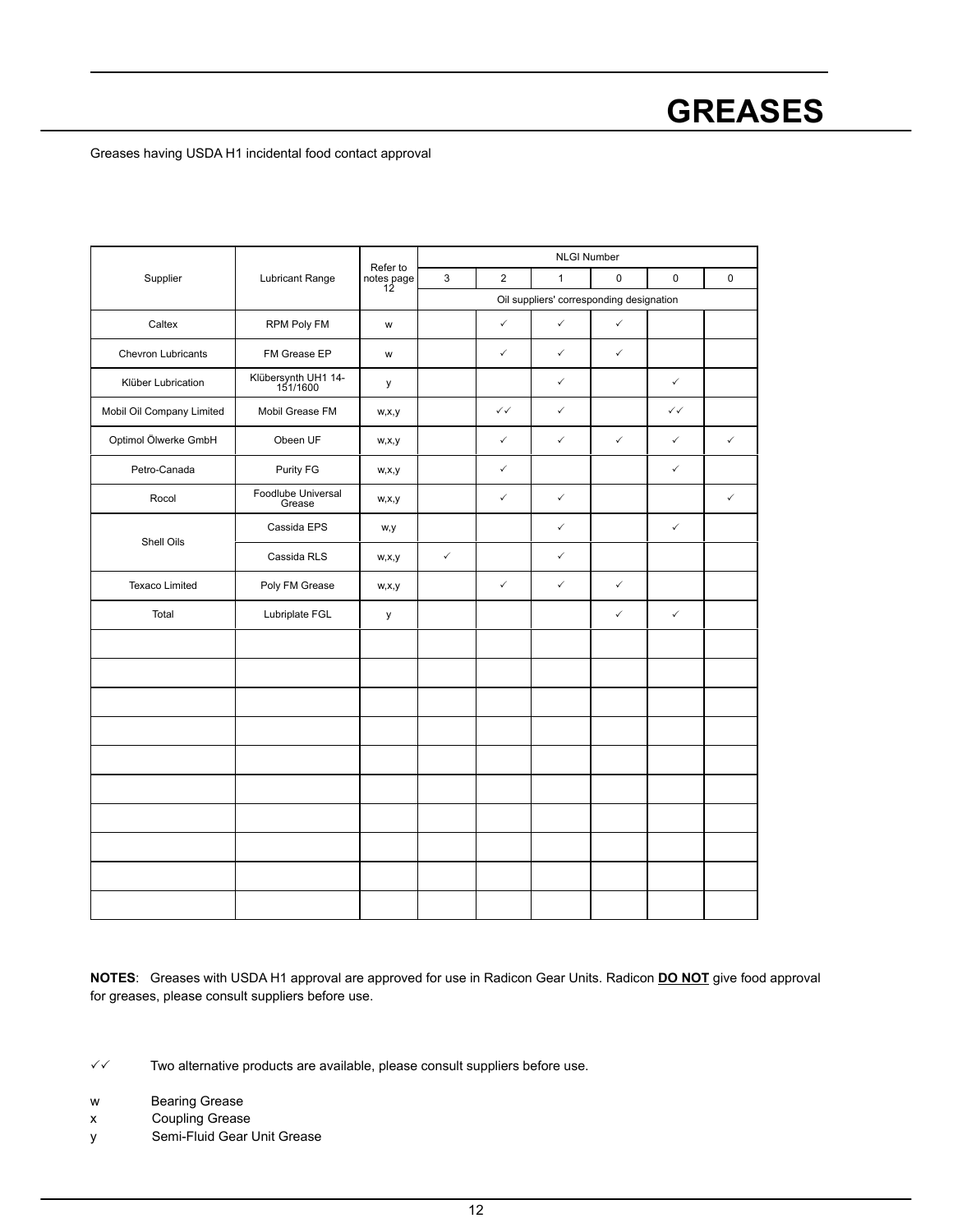#### **AUSTRALIA**

**Radicon Transmission (Australia) PTY Ltd** 

Australia Tel: +61 421 822 315

#### **EUROPE**

**Benzler TBA BV** Jachthavenweg 2 NL-5928 NT Venlo

Germany Tel: 0800 350 40 00 Fax: 0800 350 40 01

Italy Tel: +39 02 824 3511

Netherlands & the rest of Europe Tel: +31 77 324 59 00 Fax: +31 77 324 59 01

#### **INDIA**

**Elecon. Engineering Company Ltd.**

Anand Sojitra Road Vallabh Vidyanagar 388120 Gujarat India

Tel: +91 2692 236513

#### **DENMARK**

**Benzler Transmission A/S** Dalager 1 DK-2605 Brøndby, Denmark

Tel: +45 36 34 03 00 Fax: +45 36 77 02 42

#### **FINLAND**

**Oy Benzler AB** Vanha Talvitie 3C FI-00580 Helsingfors, Finland Tel: +358 9 340 1716 Fax: +358 10 296 2072

#### **SWEDEN & NORWAY**

**AB Benzlers** Porfyrgatan 254 68 Helsingborg Sweden

Tel: +46 42 18 68 00 Fax: +46 42 21 88 03

#### **THAILAND**

**Radicon Transmission (Thailand) Ltd**

700/43 Moo 6 Amata Nakorn Industrial Estate Tumbol Klongtumru Muang, Chonburi 20000 Thailand

Tel: +66 3845 9044 Fax: +66 3821 3655

#### **UNITED KINGDOM**

#### **Radicon Transmission UK Ltd**

Unit J3 Lowfields Business Park, Lowfields Way, Elland West Yorkshire, HX5 9DA

Tel: +44 1484 465 800 Fax: +44 1484 465 801

#### **USA**

**Radicon Drive Systems, Inc.**

2475 Alft Lane Elgin Chicago Illinois 60124 USA

Tel: +1 847 593 9910 Fax: +1 847 593 9950

www.benzlers.com www.radicon.com